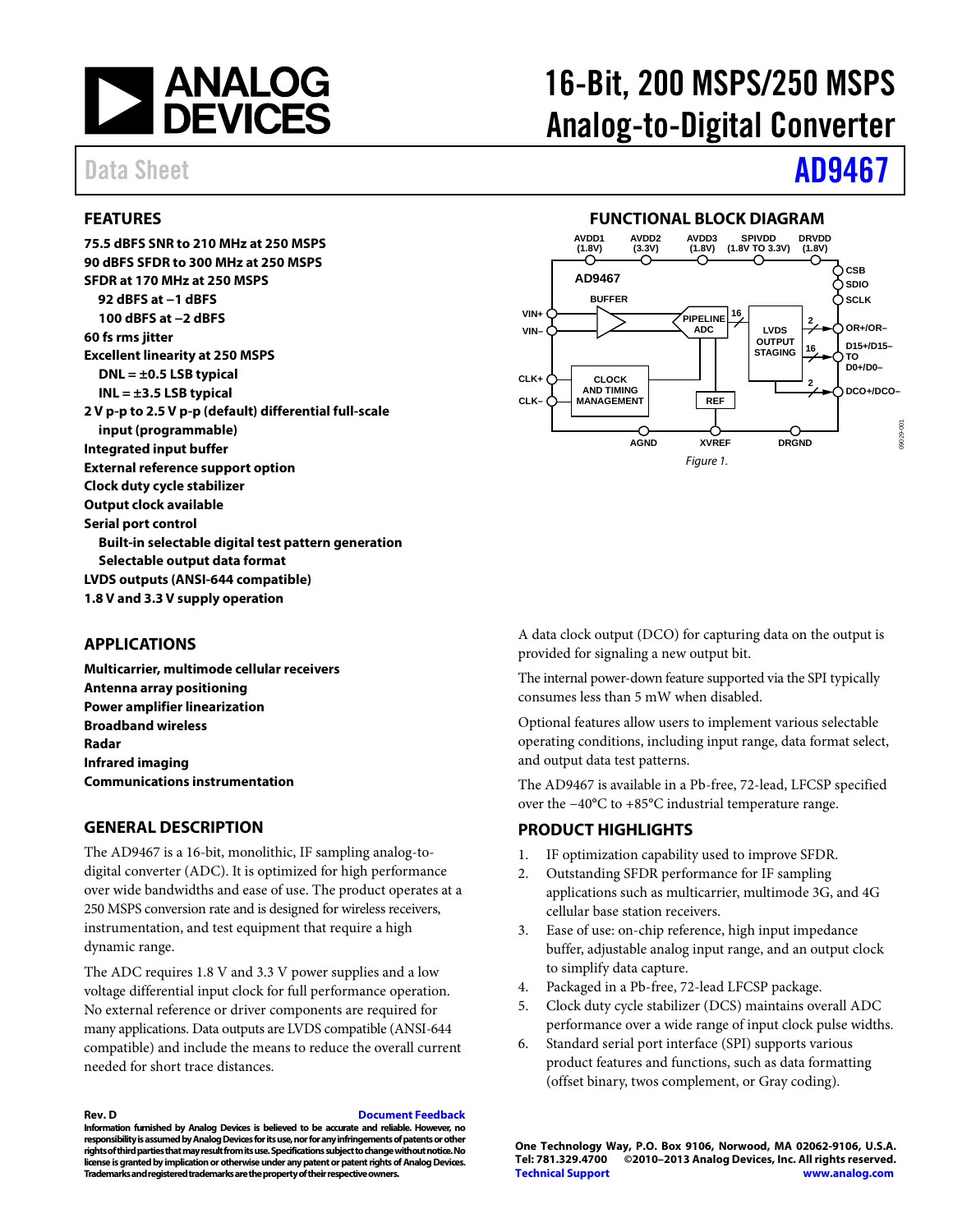# TABLE OF CONTENTS

### <span id="page-1-0"></span>**REVISION HISTORY**

| $2/13$ —Rev. C to Rev. D                           |  |
|----------------------------------------------------|--|
|                                                    |  |
|                                                    |  |
| Changes to VIN+, VIN- Parameter Rating, Table 5  8 |  |
|                                                    |  |
|                                                    |  |
| Changes to Digital Outputs and Timing Section  24  |  |
|                                                    |  |
|                                                    |  |
|                                                    |  |
|                                                    |  |

#### **9/11—Rev. B to Rev. C**

|--|--|

#### **3/11—Rev. A to Rev. B**

| Change Parameter Name to Full Power Bandwidth, Table 1 3 |  |
|----------------------------------------------------------|--|
|                                                          |  |
|                                                          |  |
|                                                          |  |
|                                                          |  |

#### **2/11—Rev. 0 to Rev. A**

| Added Figure 24 and Figure 25; Renumbered Sequentially  14       |  |
|------------------------------------------------------------------|--|
| Changes to Differential Configurations Section and               |  |
|                                                                  |  |
|                                                                  |  |
|                                                                  |  |
| Changes to Addr. (Hex) 15, Bits[2:0], Addr. (Hex) 10, Bits[7:0], |  |
| and Addr. (Hex) 10, Default Notes Column 29                      |  |
| Changes to Addr. (Hex) 36, Default Value (Hex) Column and        |  |
| Addr. (Hex) 107, Default Value (Hex) Column  30                  |  |
|                                                                  |  |

**10/10—Revision 0: Initial Version**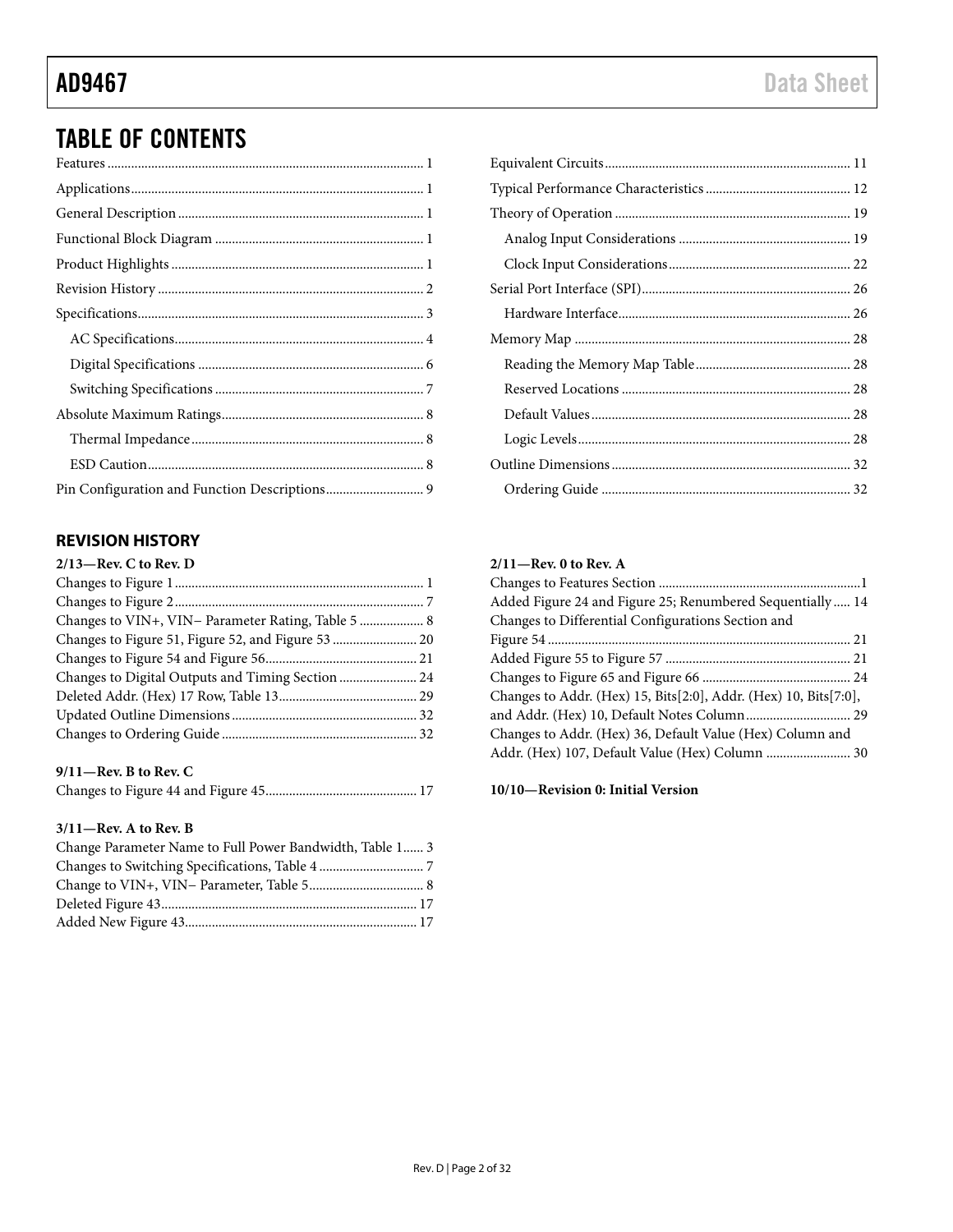# <span id="page-2-2"></span><span id="page-2-0"></span>**SPECIFICATIONS**

AVDD1 = 1.8 V, AVDD2 = 3.3 V, AVDD3 = 1.8 V, DRVDD = 1.8 V, specified maximum sampling rate, 2.5 V p-p differential input, 1.25 V internal reference, AIN = −1.0 dBFS, DCS on, default SPI settings, unless otherwise noted.

<span id="page-2-3"></span>**Table 1.** 

<span id="page-2-1"></span>

|                                                                  |                | AD9467BCPZ-200 |            |            | AD9467BCPZ-250 |             |            |             |
|------------------------------------------------------------------|----------------|----------------|------------|------------|----------------|-------------|------------|-------------|
| Parameter <sup>1</sup>                                           | <b>Temp</b>    | <b>Min</b>     | <b>Typ</b> | <b>Max</b> | Min            | <b>Typ</b>  | <b>Max</b> | Unit        |
| <b>RESOLUTION</b>                                                |                | 16             |            |            | 16             |             |            | <b>Bits</b> |
| <b>ACCURACY</b>                                                  |                |                |            |            |                |             |            |             |
| No Missing Codes                                                 | Full           |                | Guaranteed |            |                | Guaranteed  |            |             |
| <b>Offset Error</b>                                              | Full           | $-150$         | $\Omega$   | $+150$     | $-150$         | $\Omega$    | $+150$     | <b>LSB</b>  |
| <b>Gain Error</b>                                                | Full           | $-3.5$         | $-0.2$     | $+2.5$     | $-3.5$         | $-0.1$      | $+2.5$     | %FSR        |
| Differential Nonlinearity (DNL) <sup>2</sup>                     | Full           | $-0.8$         | ±0.4       | $+0.7$     | $-0.6$         | ±0.5        | $+1.3$     | <b>LSB</b>  |
| Integral Nonlinearity (INL) <sup>2</sup>                         | Full           | $-9.5$         | ±5         | $+9.5$     | $-11.8$        | ±3.5        | $+9.5$     | <b>LSB</b>  |
| <b>TEMPERATURE DRIFT</b>                                         |                |                |            |            |                |             |            |             |
| <b>Offset Error</b>                                              | Full           |                | ±0.020     |            |                | ±0.023      |            | %FSR/°C     |
| <b>Gain Error</b>                                                | Full           |                | ±0.011     |            |                | $\pm 0.036$ |            | %FSR/°C     |
| <b>ANALOG INPUTS</b>                                             |                |                |            |            |                |             |            |             |
| Differential Input Voltage Range (Internal VREF = 1 V to 1.25 V) | Full           | $\overline{2}$ | 2.5        | 2.5        | $\overline{2}$ | 2.5         | 2.5        | V p-p       |
| Common-Mode Voltage                                              | $25^{\circ}$ C |                | 2.3        |            |                | 2.15        |            | $\vee$      |
| <b>Differential Input Resistance</b>                             | $25^{\circ}$ C |                | 530        |            |                | 530         |            | Ω           |
| <b>Differential Input Capacitance</b>                            | $25^{\circ}$ C |                | 3.5        |            |                | 3.5         |            | pF          |
| <b>Full Power Bandwidth</b>                                      | $25^{\circ}$ C |                | 900        |            |                | 900         |            | MHz         |
| <b>XVREF INPUT</b>                                               |                |                |            |            |                |             |            |             |
| Input Voltage                                                    | Full           | $\mathbf{1}$   |            | 1.25       | $\mathbf{1}$   |             | 1.25       | $\vee$      |
| Input Capacitance                                                | Full           |                | 3          |            |                | 3           |            | pF          |
| POWER SUPPLY                                                     |                |                |            |            |                |             |            |             |
| AVDD1                                                            | Full           | 1.75           | 1.8        | 1.85       | 1.75           | 1.8         | 1.85       | $\vee$      |
| AVDD <sub>2</sub>                                                | Full           | 3.0            | 3.3        | 3.6        | 3.0            | 3.3         | 3.6        | V           |
| AVDD3                                                            | Full           | 1.7            | 1.8        | 1.9        | 1.7            | 1.8         | 1.9        | $\vee$      |
| <b>DRVDD</b>                                                     | Full           | 1.7            | 1.8        | 1.9        | 1.7            | 1.8         | 1.9        | V           |
| AV <sub>DD1</sub>                                                | Full           | 485            | 536        | 580        | 514            | 567         | 618        | mA          |
| AVDD <sub>2</sub>                                                | Full           | 49             | 55         | 61         | 49             | 55          | 61         | mA          |
| AV <sub>DD3</sub>                                                | Full           | 21             | 24         | 27         | 27             | 31          | 35         | mA          |
| <b>IDRVDD</b>                                                    | Full           | 35             | 38         | 41         | 36             | 40          | 43         | mA          |
| <b>Total Power Dissipation (Including Output Drivers)</b>        | Full           | 1.14           | 1.26       | 1.37       | 1.2            | 1.33        | 1.45       | W           |
| Power-Down Dissipation                                           | Full           |                | 4.4        | 90         |                | 4.4         | 90         | mW          |

<sup>1</sup> See the AN-835 Application Note, Understanding High Speed ADC Testing and Evaluation, for a complete set of definitions and how these tests were completed.<br><sup>2</sup> Measured with a low input frequency, full-scale sine wave,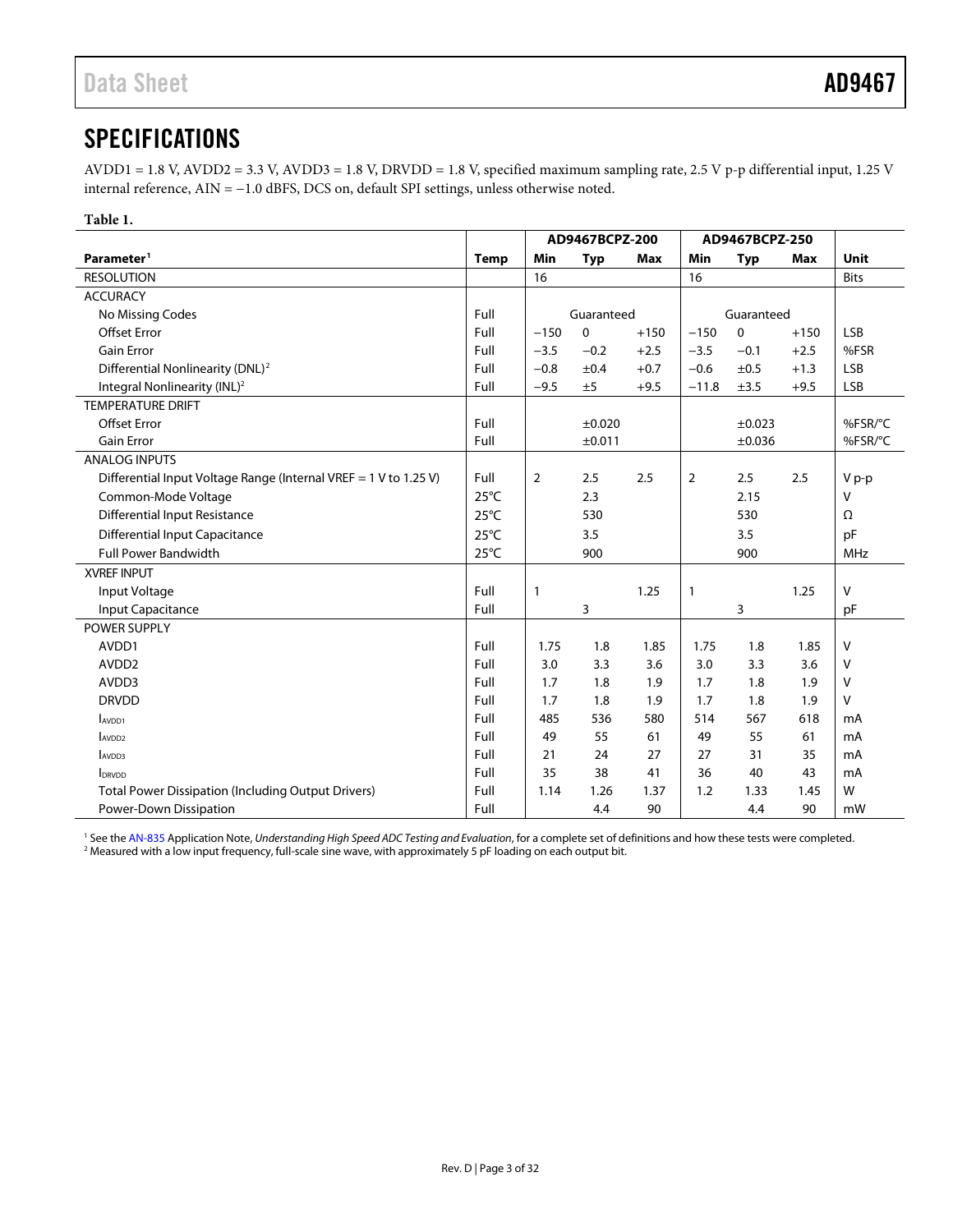### <span id="page-3-0"></span>**AC SPECIFICATIONS**

AVDD1 = 1.8 V, AVDD2 = 3.3 V, AVDD3 = 1.8 V, DRVDD = 1.8 V, specified maximum sampling rate, 2.5 V p-p differential input, 1.25 V internal reference, AIN = −1.0 dBFS, DCS on, default SPI settings, unless otherwise noted.

#### **Table 2.**

|                                                                                                     |                | AD9467BCPZ-200 |           |     | AD9467BCPZ-250 |           |     |             |
|-----------------------------------------------------------------------------------------------------|----------------|----------------|-----------|-----|----------------|-----------|-----|-------------|
| Parameter <sup>1</sup>                                                                              | Temp           | Min            | Typ       | Max | Min            | Typ       | Max | Unit        |
| ANALOG INPUT FULL SCALE                                                                             |                | 2.5            | 2/2.5     |     | 2.5            | 2/2.5     |     | V p-p       |
| SIGNAL-TO-NOISE RATIO (SNR)                                                                         |                |                |           |     |                |           |     |             |
| $f_{IN} = 5 MHz$                                                                                    | $25^{\circ}$ C |                | 74.6/76.4 |     |                | 74.7/76.4 |     | dBFS        |
| $f_{IN} = 97 \text{ MHz}$                                                                           | $25^{\circ}$ C | 75.1           | 74.5/76.2 |     |                | 74.5/76.1 |     | dBFS        |
| $f_{IN} = 97 \text{ MHz}$                                                                           | Full           | 73.8           |           |     |                |           |     | dBFS        |
| $f_{IN}$ = 140 MHz                                                                                  | $25^{\circ}$ C |                | 74.3/76.0 |     |                | 74.4/76.0 |     | dBFS        |
| $f_{IN}$ = 170 MHz                                                                                  | $25^{\circ}$ C |                | 74.2/75.8 |     | 74.7           | 74.3/75.8 |     | dBFS        |
| $f_{IN}$ = 170 MHz                                                                                  | Full           |                |           |     | 72.3           |           |     | dBFS        |
| $f_{IN}$ = 210 MHz                                                                                  | $25^{\circ}$ C |                | 73.9/75.5 |     |                | 74.0/75.5 |     | dBFS        |
| $f_{IN}$ = 300 MHz                                                                                  | $25^{\circ}$ C |                | 73.5/74.7 |     |                | 73.3/74.6 |     | dBFS        |
| SIGNAL-TO-NOISE AND DISTORTION RATIO (SINAD)                                                        |                |                |           |     |                |           |     |             |
| $f_{IN} = 5 MHz$                                                                                    | $25^{\circ}$ C |                | 74.6/76.3 |     |                | 74.6/76.3 |     | dBFS        |
| $f_{IN} = 97 \text{ MHz}$                                                                           | $25^{\circ}$ C | 74.7           | 74.5/76.2 |     |                | 74.4/76.0 |     | dBFS        |
| $f_{IN} = 97 \text{ MHz}$                                                                           | Full           | 73.1           |           |     |                |           |     | dBFS        |
| $f_{IN}$ = 140 MHz                                                                                  | $25^{\circ}$ C |                | 74.3/75.9 |     |                | 74.4/76.0 |     | dBFS        |
| $f_{IN}$ = 170 MHz                                                                                  | $25^{\circ}$ C |                | 74.1/75.6 |     | 74.4           | 74.2/75.8 |     | dBFS        |
| $f_{IN}$ = 170 MHz                                                                                  | Full           |                |           |     | 71.8           |           |     | dBFS        |
| $f_{IN}$ = 210 MHz                                                                                  | $25^{\circ}$ C |                | 73.9/75.3 |     |                | 73.9/75.4 |     | dBFS        |
| $f_{IN}$ = 300 MHz                                                                                  | $25^{\circ}$ C |                | 73.3/74.3 |     |                | 73.1/74.4 |     | dBFS        |
| EFFECTIVE NUMBER OF BITS (ENOB)                                                                     |                |                |           |     |                |           |     |             |
| $f_{IN} = 5 \text{ MHz}$                                                                            | $25^{\circ}$ C |                | 12.1/12.4 |     |                | 12.1/12.4 |     | <b>Bits</b> |
| $f_{IN} = 97 \text{ MHz}$                                                                           | $25^{\circ}$ C |                | 12.1/12.4 |     |                | 12.1/12.3 |     | <b>Bits</b> |
| $f_{IN} = 97 \text{ MHz}$                                                                           | Full           |                |           |     |                |           |     | <b>Bits</b> |
| $f_{IN}$ = 140 MHz                                                                                  | $25^{\circ}$ C |                | 12.1/12.3 |     |                | 12.1/12.3 |     | <b>Bits</b> |
| $f_{IN}$ = 170 MHz                                                                                  | $25^{\circ}$ C |                | 12.0/12.3 |     |                | 12.0/12.3 |     | <b>Bits</b> |
| $f_{IN}$ = 170 MHz                                                                                  | Full           |                |           |     |                |           |     | <b>Bits</b> |
| $f_{IN}$ = 210 MHz                                                                                  | $25^{\circ}$ C |                | 12.0/12.2 |     |                | 12.0/12.2 |     | <b>Bits</b> |
| $f_{IN}$ = 300 MHz                                                                                  | $25^{\circ}$ C |                | 11.9/12.0 |     |                | 11.9/12.1 |     | <b>Bits</b> |
| SPURIOUS-FREE DYNAMIC RANGE (SFDR) (INCLUDING<br>SECOND AND THIRD HARMONIC DISTORTION) <sup>2</sup> |                |                |           |     |                |           |     |             |
| $f_{IN} = 5$ MHz                                                                                    | $25^{\circ}$ C |                | 95/95     |     |                | 98/97     |     | dBFS        |
| $f_{IN}$ = 97 MHz                                                                                   | $25^{\circ}$ C | 86             | 95/95     |     |                | 95/93     |     | dBFS        |
| $f_{IN} = 97 \text{ MHz}$                                                                           | Full           | 83             |           |     |                |           |     | dBFS        |
| $f_{IN}$ = 140 MHz                                                                                  | $25^{\circ}$ C |                | 94/93     |     |                | 94/95     |     | dBFS        |
| $f_{IN}$ = 170 MHz                                                                                  | $25^{\circ}$ C |                | 95/90     |     | 84             | 93/92     |     | dBFS        |
| $f_{IN}$ = 170 MHz                                                                                  | Full           |                |           |     | 84             |           |     | dBFS        |
| $f_{IN}$ = 210 MHz                                                                                  | $25^{\circ}$ C |                | 93/88     |     |                | 93/92     |     | dBFS        |
| $f_{IN}$ = 300 MHz                                                                                  | $25^{\circ}$ C |                | 92/86     |     |                | 93/90     |     | dBFS        |
| SPURIOUS-FREE DYNAMIC RANGE (SFDR) (INCLUDING SECOND<br>AND THIRD HARMONIC DISTORTION) <sup>2</sup> |                |                |           |     |                |           |     |             |
| $f_{IN}$ = 5 MHz $\omega$ -2 dB Full Scale                                                          | Full           |                | 100/96    |     |                | 100/100   |     | dBFS        |
| $f_{IN}$ = 97 MHz $\omega$ -2 dB Full Scale                                                         | Full           |                | 100/98    |     |                | 97/97     |     | dBFS        |
| $f_{IN}$ = 140 MHz @ -2 dB Full Scale                                                               | Full           |                | 98/96     |     |                | 100/95    |     | dBFS        |
| $f_{IN}$ = 170 MHz $\omega$ -2 dB Full Scale                                                        | Full           |                | 96/93     |     |                | 100/100   |     | dBFS        |
| $f_{IN}$ = 210 MHz @ -2 dB Full Scale                                                               | Full           |                | 94/93     |     |                | 93/93     |     | dBFS        |
| $f_{IN}$ = 300 MHz @ -2 dB Full Scale                                                               | Full           |                | 90/89     |     |                | 90/90     |     | dBFS        |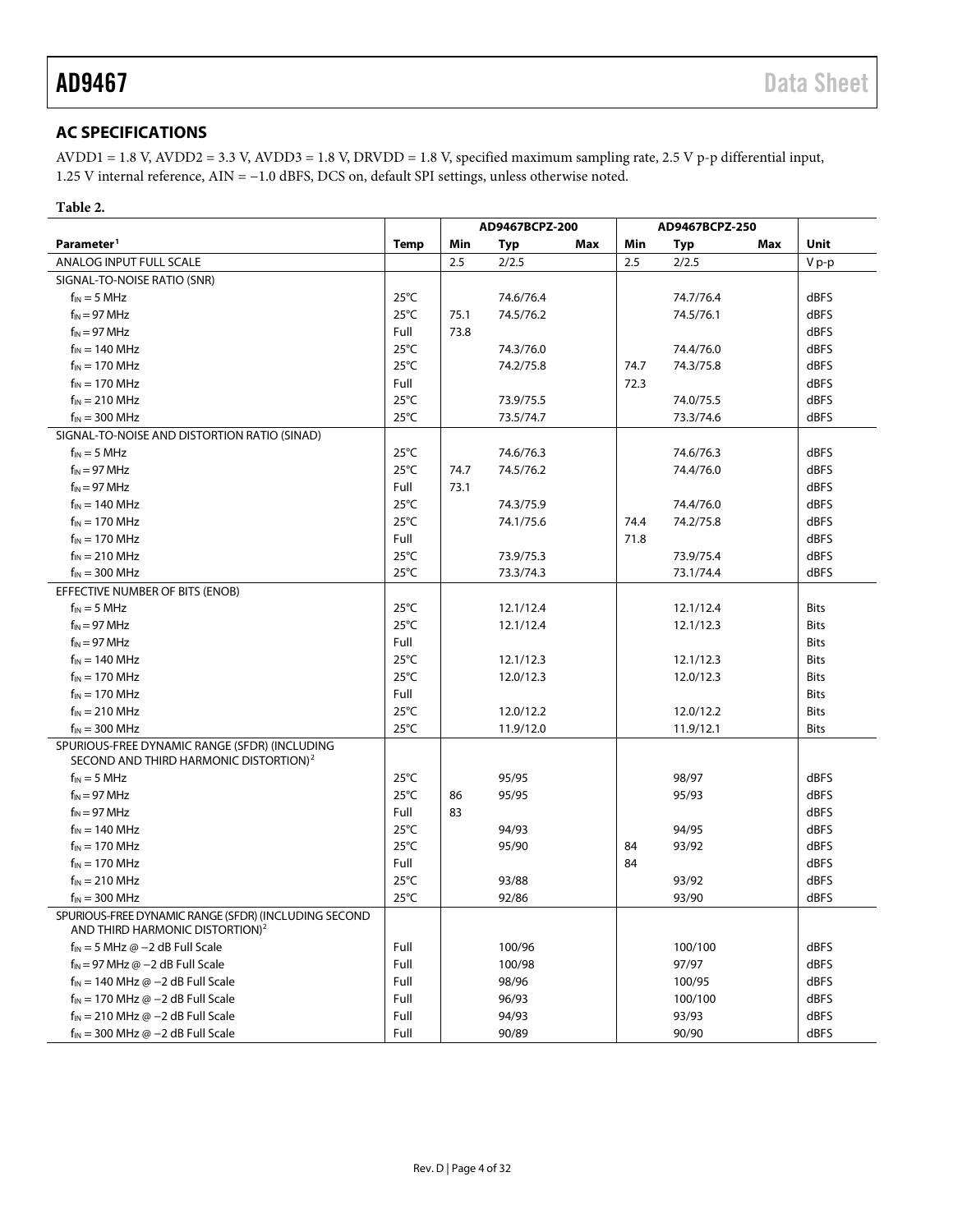<span id="page-4-0"></span>

|                                                                                          |                |     | AD9467BCPZ-200 |     |     | AD9467BCPZ-250 |     |             |
|------------------------------------------------------------------------------------------|----------------|-----|----------------|-----|-----|----------------|-----|-------------|
| Parameter <sup>1</sup>                                                                   | Temp           | Min | Typ            | Max | Min | Typ            | Max | <b>Unit</b> |
| WORST OTHER (EXCLUDING SECOND AND THIRD HARMONIC<br>DISTORTION) <sup>2</sup>             |                |     |                |     |     |                |     |             |
| $f_{IN} = 5 MHz$                                                                         | $25^{\circ}$ C |     | 96/98          |     |     | 98/97          |     | dBFS        |
| $f_{IN}$ = 97 MHz                                                                        | $25^{\circ}$ C | 86  | 97/97          |     |     | 97/93          |     | dBFS        |
| $f_{IN} = 97 \text{ MHz}$                                                                | Full           | 83  |                |     |     |                |     | dBFS        |
| $f_{IN}$ = 140 MHz                                                                       | $25^{\circ}$ C |     | 97/96          |     |     | 97/95          |     | dBFS        |
| $f_{IN}$ = 170 MHz                                                                       | $25^{\circ}$ C |     | 98/98          |     | 90  | 97/93          |     | dBFS        |
| $f_{IN}$ = 170 MHz                                                                       | Full           |     |                |     | 87  |                |     | dBFS        |
| $f_{IN}$ = 210 MHz                                                                       | $25^{\circ}$ C |     | 96/97          |     |     | 97/95          |     | dBFS        |
| $f_{IN}$ = 300 MHz                                                                       | $25^{\circ}$ C |     | 95/95          |     |     | 97/95          |     | dBFS        |
| TWO-TONE INTERMODULATION DISTORTION (IMD)-<br>AIN1 AND AIN2 = $-7.0$ dBFS @ 2.5 V p-p FS |                |     |                |     |     |                |     |             |
| $f_{IN1}$ = 70 MHz, $f_{IN2}$ = 72 MHz                                                   | $25^{\circ}$ C |     | 95             |     |     | 97             |     | dBFS        |
| $f_{IN1}$ = 170 MHz, $f_{IN2}$ = 172 MHz                                                 | $25^{\circ}$ C |     | 93             |     |     | 91             |     | dBFS        |

<sup>1</sup> See the AN-835 Application Note, *Understanding High Speed ADC Testing and Evaluation*, for a complete set of definitions and how these tests were completed.<br><sup>2</sup> See th[e SFDR Optimization—Buffer Current Adjustment](#page-18-2) sec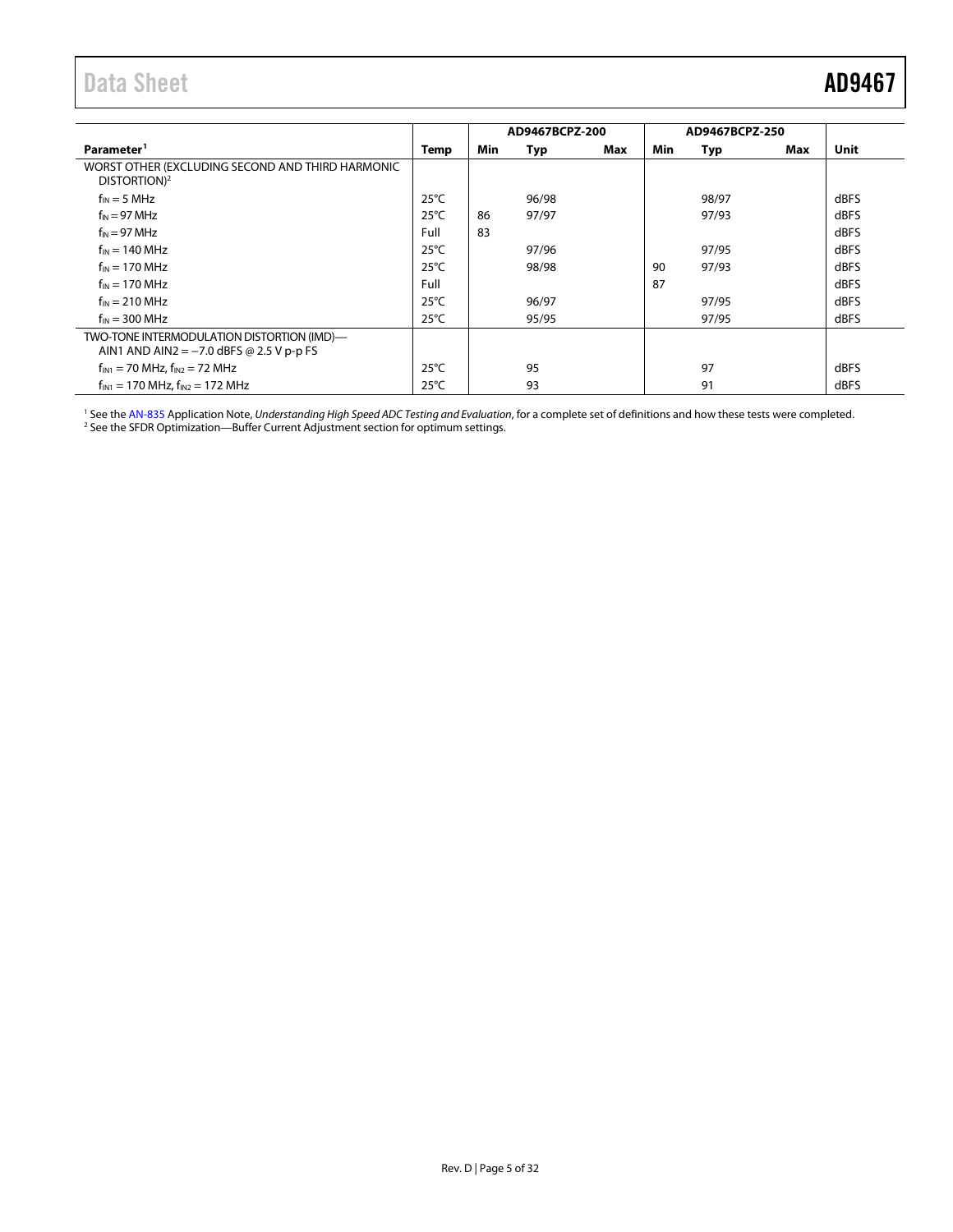### <span id="page-5-0"></span>**DIGITAL SPECIFICATIONS**

AVDD1 = 1.8 V, AVDD2 = 3.3 V, AVDD3 = 1.8 V, DRVDD = 1.8 V, specified maximum sampling rate, 2.5 V p-p differential input, 1.25 V internal reference, AIN = −1.0 dBFS, DCS on, default SPI settings, unless otherwise noted.

### **Table 3.**

|                                                |                |       | AD9467BCPZ-200   |       |            | AD9467BCPZ-250   |       |             |
|------------------------------------------------|----------------|-------|------------------|-------|------------|------------------|-------|-------------|
| Parameter <sup>1</sup>                         | Temp           | Min   | Typ              | Max   | <b>Min</b> | Typ              | Max   | <b>Unit</b> |
| CLOCK INPUTS (CLK+, CLK-)                      |                |       |                  |       |            |                  |       |             |
| Logic Compliance                               |                |       | CMOS/LVDS/LVPECL |       |            | CMOS/LVDS/LVPECL |       |             |
| Differential Input Voltage <sup>2</sup>        | Full           | 250   |                  |       | 250        |                  |       | mV p-p      |
| Input Common-Mode Voltage                      | Full           |       | 0.8              |       |            | 0.8              |       | v           |
| Input Resistance (Differential)                | $25^{\circ}$ C |       | 20               |       |            | 20               |       | $k\Omega$   |
| Input Capacitance                              | $25^{\circ}$ C |       | 2.5              |       |            | 2.5              |       | pF          |
| LOGIC INPUTS (SCLK, CSB, SDIO)                 |                |       |                  |       |            |                  |       |             |
| Logic 1 Voltage                                | Full           | 1.2   |                  | 3.6   | 1.2        |                  | 3.6   | v           |
| Logic 0 Voltage                                | Full           |       |                  | 0.3   |            |                  | 0.3   | V           |
| Input Resistance                               | $25^{\circ}$ C |       | 30               |       |            | 30               |       | $k\Omega$   |
| Input Capacitance                              | $25^{\circ}$ C |       | 0.5              |       |            | 0.5              |       | pF          |
| LOGIC OUTPUT (SDIO) <sup>3</sup>               |                |       |                  |       |            |                  |       |             |
| Logic 1 Voltage ( $I_{OH} = 800 \mu A$ )       | Full           |       | 1.7/3.1          |       |            | 1.7/3.1          |       | v           |
| Logic 0 Voltage ( $I_{OL} = 50 \mu A$ )        | Full           |       |                  | 0.3   |            |                  | 0.3   | ٧           |
| DIGITAL OUTPUTS (D0+ to D15+, D0- to           |                |       |                  |       |            |                  |       |             |
| D15-, DCO+, DCO-, OR+, OR-)                    |                |       |                  |       |            |                  |       |             |
| Logic Compliance                               |                |       | <b>LVDS</b>      |       |            | <b>LVDS</b>      |       |             |
| Differential Output Voltage (V <sub>OD</sub> ) | Full           | 247   |                  | 545   | 247        |                  | 545   | mV          |
| Output Offset Voltage (V <sub>os</sub> )       | Full           | 1.125 |                  | 1.375 | 1.125      |                  | 1.375 | v           |
| <b>Output Coding (Default)</b>                 |                |       | Offset binary    |       |            | Offset binary    |       |             |

<sup>1</sup> See the AN-835 Application Note, *Understanding High Speed ADC Testing and Evaluation,* for a complete set of definitions and how these tests were completed.<br><sup>2</sup> This is specified for LVDS and LVPECL only.

<sup>3</sup> This depends on if SPIVDD is tied to a 1.8 V or 3.3 V supply.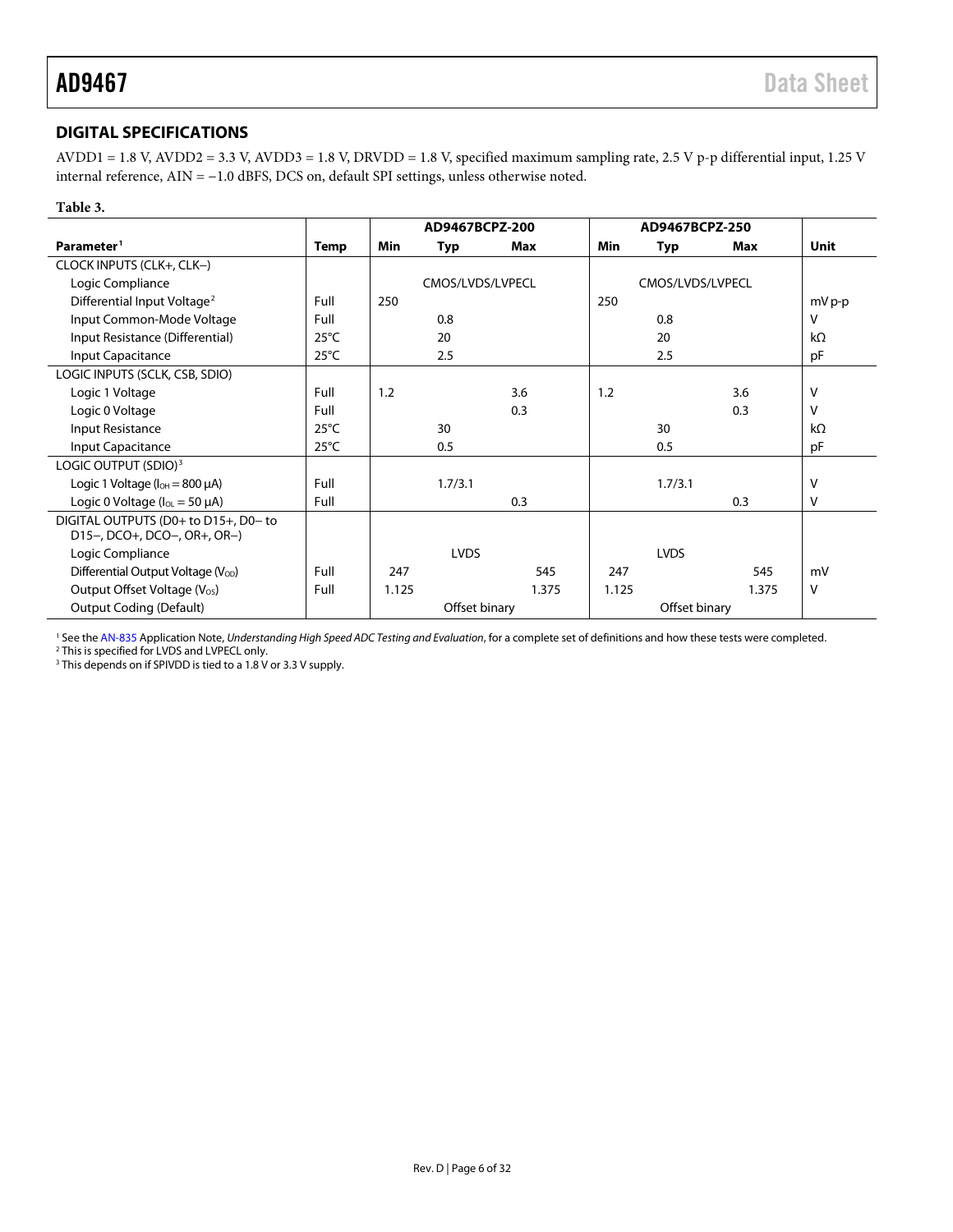### <span id="page-6-0"></span>**SWITCHING SPECIFICATIONS**

AVDD1 = 1.8 V, AVDD2 = 3.3 V, AVDD3 = 1.8 V, DRVDD = 1.8 V, specified maximum sampling rate, 2.5 V p-p differential input, 1.25 V internal reference, AIN = −1.0 dBFS, DCS on, default SPI settings, unless otherwise noted.

#### **Table 4.**

|                                           |                | AD9467BCPZ-200 |     | AD9467BCPZ-250 |        |                |        |              |
|-------------------------------------------|----------------|----------------|-----|----------------|--------|----------------|--------|--------------|
| Parameter <sup>1</sup>                    | Temp           | Min            | Typ | Max            | Min    | Typ            | Max    | Unit         |
| CLOCK <sup>2</sup>                        |                |                |     |                |        |                |        |              |
| Clock Rate                                | Full           | 50             |     | 200            | 50     |                | 250    | <b>MSPS</b>  |
| Clock Pulse Width High $(tCH)$            | Full           |                | 2.5 |                |        | 2              |        | ns           |
| Clock Pulse Width Low $(t_1)$             | Full           |                | 2.5 |                |        | $\overline{2}$ |        | ns           |
| OUTPUT PARAMETERS <sup>2, 3</sup>         |                |                |     |                |        |                |        |              |
| Propagation Delay (t <sub>PD</sub> )      | $25^{\circ}$ C |                | 3   |                |        | 3              |        | ns           |
| Rise Time $(t_R)$ (20% to 80%)            | $25^{\circ}$ C |                | 200 |                |        | 200            |        | ps           |
| Fall Time (t <sub>F</sub> ) (20% to 80%)  | $25^{\circ}$ C |                | 200 |                |        | 200            |        | ps           |
| DCO Propagation Delay (t <sub>CPD</sub> ) | $25^{\circ}$ C |                | 3   |                |        | 3              |        | ns           |
| DCO to Data Delay (tskEW)                 | Full           | $-200$         |     | $+200$         | $-200$ |                | $+200$ | ps           |
| Wake-Up Time (Power-Down)                 | Full           |                | 100 |                |        | 100            |        | ms           |
| Pipeline Latency                          | Full           |                | 16  |                |        | 16             |        | Clock cycles |
| <b>APERTURE</b>                           |                |                |     |                |        |                |        |              |
| Aperture Delay $(t_A)$                    | $25^{\circ}$ C |                | 1.2 |                |        | 1.2            |        | ns           |
| Aperture Uncertainty (Jitter)             | $25^{\circ}$ C |                | 60  |                |        | 60             |        | fs rms       |
| Out-of-Range Recovery Time                | $25^{\circ}$ C |                |     |                |        |                |        | Clock cycles |

<sup>1</sup> See the AN-835 Application Note, *Understanding High Speed ADC Testing and Evaluation*, for a complete set of definitions and how these tests were completed.<br><sup>2</sup> Can be adjusted via the SPI interface.

<sup>3</sup> Measurements were made using a part soldered to FR-4 material.

#### *Timing Diagrams*

<span id="page-6-1"></span>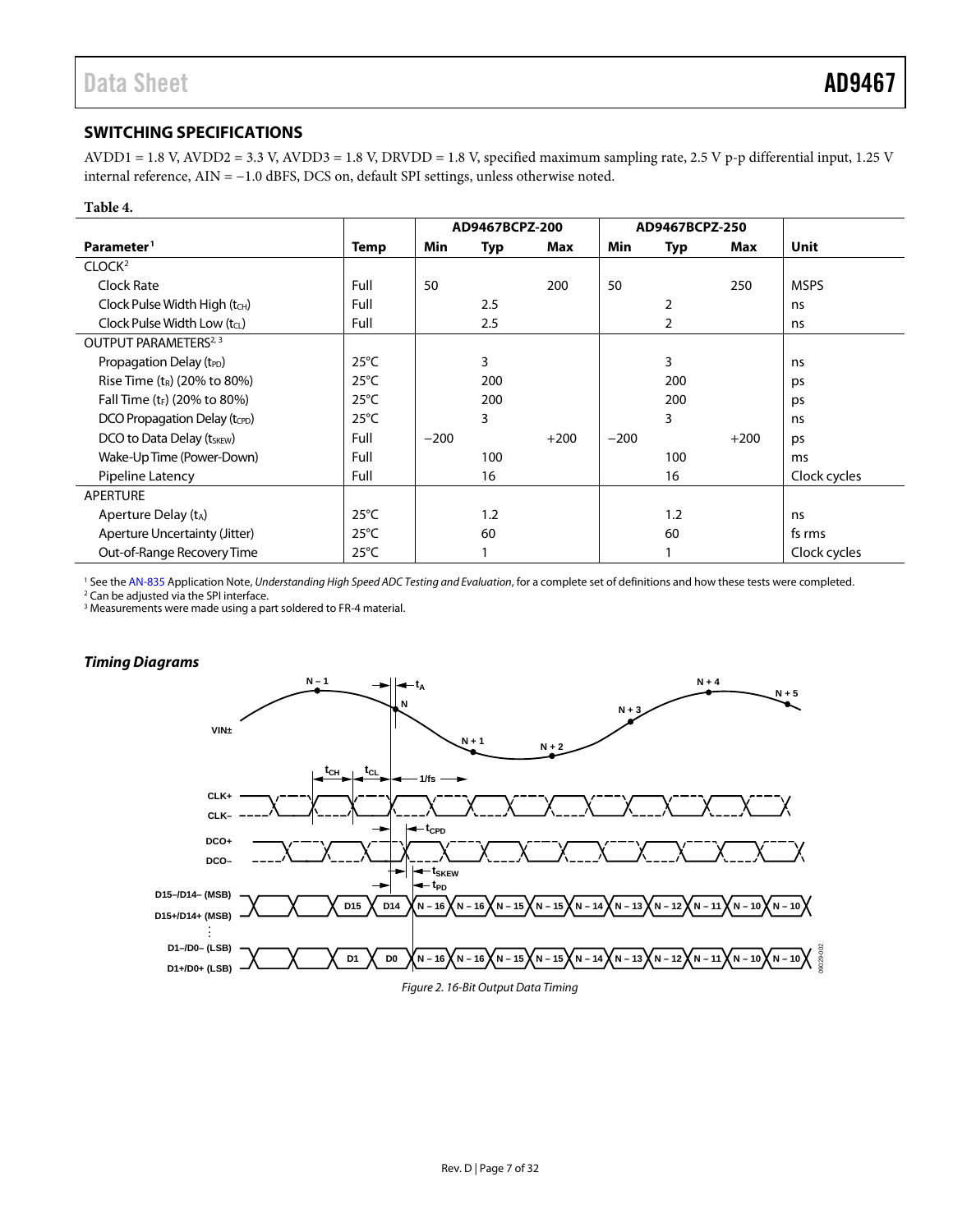# <span id="page-7-0"></span>ABSOLUTE MAXIMUM RATINGS

#### **Table 5.**

| <b>Parameter</b><br><b>Respect To</b><br><b>Flectrical</b><br>AVDD1, AVDD3<br>AGND<br>AVDD2, SPIVDD<br>AGND<br><b>DRVDD</b><br><b>DRGND</b><br>AGND<br><b>DRGND</b> | Rating                              |
|---------------------------------------------------------------------------------------------------------------------------------------------------------------------|-------------------------------------|
|                                                                                                                                                                     |                                     |
|                                                                                                                                                                     |                                     |
|                                                                                                                                                                     | $-0.3$ V to $+2.0$ V                |
|                                                                                                                                                                     | $-0.3 V$ to $+3.9 V$                |
|                                                                                                                                                                     | $-0.3$ V to $+2.0$ V                |
|                                                                                                                                                                     | $-0.3$ V to $+0.3$ V                |
| AVDD2, SPIVDD<br>AVDD1,<br>AVDD3                                                                                                                                    | $-2.0 V$ to $+3.9 V$                |
| <b>DRVDD</b><br>AVDD1, AVDD3                                                                                                                                        | $-2.0 V$ to $+2.0 V$                |
| AVDD2, SPIVDD<br><b>DRVDD</b>                                                                                                                                       | $-2.0 V$ to $+3.9 V$                |
| <b>DRGND</b><br>Digital Outputs (Dx+,<br>$Dx-, OR+, OR-,$<br>$DCO+$ , $DCO-)$                                                                                       | $-0.3$ V to DRVDD + 0.2 V           |
| AGND<br>CLK+, CLK-                                                                                                                                                  | $-0.3$ V to AVDD1 + 0.2 V           |
| $VIN+$ , $VIN-$<br>AGND                                                                                                                                             | $-0.3$ V to $+3.6$ V                |
| <b>XVRFF</b><br>AGND                                                                                                                                                | $-0.3$ V to AVDD1 + 0.2 V           |
| <b>AGND</b><br>SCLK, CSB, SDIO                                                                                                                                      | $-0.3$ V to SPIVDD + 0.2 V          |
| <b>Fnvironmental</b>                                                                                                                                                |                                     |
| <b>Operating Temperature</b><br>Range (Ambient)                                                                                                                     | $-40^{\circ}$ C to $+85^{\circ}$ C  |
| Maximum Junction<br>Temperature                                                                                                                                     | $150^{\circ}$ C                     |
| Lead Temperature<br>(Soldering, 10 sec)                                                                                                                             | 300°C                               |
| Storage Temperature<br>Range (Ambient)                                                                                                                              | $-65^{\circ}$ C to $+150^{\circ}$ C |

Stresses above those listed under Absolute Maximum Ratings may cause permanent damage to the device. This is a stress rating only; functional operation of the device at these or any other conditions above those indicated in the operational section of this specification is not implied. Exposure to absolute maximum rating conditions for extended periods may affect device reliability.

#### <span id="page-7-1"></span>**THERMAL IMPEDANCE**

**Table 6.** 

| Air Flow Velocity (m/sec) | $\theta_{JA}$ <sup>1,2</sup> | $\theta$ <sub>IR</sub> <sup>1, 3, 4</sup> | $\theta$ <sub>ic</sub> <sup>1,5</sup> Unit |               |  |
|---------------------------|------------------------------|-------------------------------------------|--------------------------------------------|---------------|--|
| 0.0                       | 15.7°C/W   7.5°C/W   0.5°    |                                           |                                            | $\degree$ C/W |  |
| 1.0                       | $13.7^{\circ}$ C/W N/A       |                                           | N/A                                        | °C/W          |  |
| -2.5                      | 12.3°C/W   N/A               |                                           | N/A                                        | $\degree$ C/W |  |

<sup>1</sup> Per JEDEC 51-7, plus JEDEC 51-5 2S2P test board.

<sup>2</sup> Per JEDEC JESD51-2 (still air) or JEDEC JESD51-6 (moving air).

<sup>3</sup> Per JEDEC JESD51-8 (still air).

 $4$  N/A = not applicable.

<sup>5</sup> Per MIL-STD 883, Method 1012.1.

#### <span id="page-7-2"></span>**ESD CAUTION**



ESD (electrostatic discharge) sensitive device. Charged devices and circuit boards can discharge<br>without detection. Although this product features patented or proprietary protection circuitry, damage may occur on devices subjected to high energy ESD. Therefore, proper ESD precautions should be taken to avoid performance degradation or loss of functionality.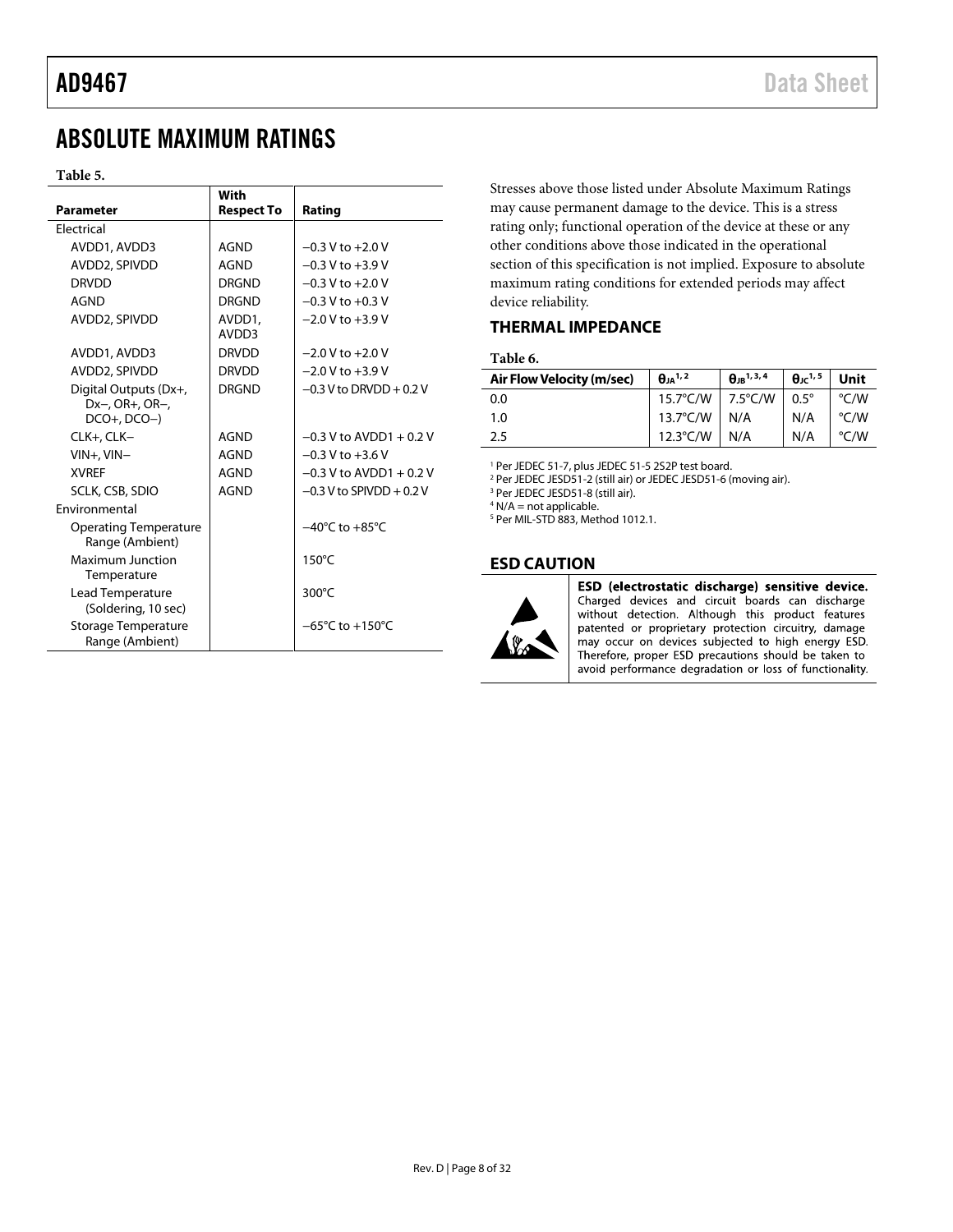# <span id="page-8-0"></span>PIN CONFIGURATION AND FUNCTION DESCRIPTIONS



**Table 7. Pin Function Descriptions**

| $\mathbf{0}$<br>Exposed Paddle. The exposed paddle must be connected to AGND.<br><b>EPAD</b><br><b>AGND</b><br>Analog Ground.<br>10, 14, 16, 41, 43, 45<br>AVDD1<br>1.8 V Analog Supply.<br>1, 2, 3, 4, 7, 8, 9, 11, 12, 13, 15, 46, 52, 53, 54, 55,<br>56, 58, 59, 60, 61, 62, 63, 70, 71, 72<br>AVDD <sub>2</sub><br>64, 65, 68, 69<br>3.3 V Analog Supply.<br>AVDD3<br>1.8 V Analog Supply.<br>42, 44<br>1.8 V or 3.3 V SPI Supply<br><b>SPIVDD</b><br>51<br>Digital Output Driver Ground.<br>17,38<br><b>DRGND</b><br><b>DRVDD</b><br>1.8 V Digital Output Driver Supply.<br>18, 37<br>Analog Input Complement.<br>$VIN -$<br>67<br>$VIN +$<br>Analog Input True.<br>66<br>$CLK-$<br>Clock Input Complement.<br>6<br>$CLK+$<br>Clock Input True.<br>5<br>$D1 - / D0 -$<br>D1 and D0 (LSB) Digital Output Complement.<br>19<br>$D1+/D0+$<br>D1 and D0 (LSB) Digital Output True.<br>20<br>$D3 - /D2 -$<br>D3 and D2 Digital Output Complement.<br>21<br>D3 and D2 Digital Output True.<br>$D3+/D2+$<br>22<br>$D5 - /D4 -$<br>D5 and D4 Digital Output Complement.<br>23<br>$D5+/D4+$<br>D5 and D4 Digital Output True.<br>24<br>D7 and D6 Digital Output Complement.<br>$D7 - /D6 -$<br>25<br>D7 and D6 Digital Output True.<br>$D7+/D6+$<br>26<br>D9 and D8 Digital Output Complement.<br>$D9 - / D8 -$<br>29<br>D9 and D8 Digital Output True.<br>$D9+/D8+$<br>30<br>$D11 - / D10 -$<br>D11 and D10 Digital Output Complement.<br>31<br>D11 and D10 Digital Output True.<br>$D11+/D10+$<br>32 | rabic 7.1 in 1 unction Descriptions |                 |                    |
|----------------------------------------------------------------------------------------------------------------------------------------------------------------------------------------------------------------------------------------------------------------------------------------------------------------------------------------------------------------------------------------------------------------------------------------------------------------------------------------------------------------------------------------------------------------------------------------------------------------------------------------------------------------------------------------------------------------------------------------------------------------------------------------------------------------------------------------------------------------------------------------------------------------------------------------------------------------------------------------------------------------------------------------------------------------------------------------------------------------------------------------------------------------------------------------------------------------------------------------------------------------------------------------------------------------------------------------------------------------------------------------------------------------------------------------------------------------------------------------------------|-------------------------------------|-----------------|--------------------|
|                                                                                                                                                                                                                                                                                                                                                                                                                                                                                                                                                                                                                                                                                                                                                                                                                                                                                                                                                                                                                                                                                                                                                                                                                                                                                                                                                                                                                                                                                                    | Pin No.                             | <b>Mnemonic</b> | <b>Description</b> |
|                                                                                                                                                                                                                                                                                                                                                                                                                                                                                                                                                                                                                                                                                                                                                                                                                                                                                                                                                                                                                                                                                                                                                                                                                                                                                                                                                                                                                                                                                                    |                                     |                 |                    |
|                                                                                                                                                                                                                                                                                                                                                                                                                                                                                                                                                                                                                                                                                                                                                                                                                                                                                                                                                                                                                                                                                                                                                                                                                                                                                                                                                                                                                                                                                                    |                                     |                 |                    |
|                                                                                                                                                                                                                                                                                                                                                                                                                                                                                                                                                                                                                                                                                                                                                                                                                                                                                                                                                                                                                                                                                                                                                                                                                                                                                                                                                                                                                                                                                                    |                                     |                 |                    |
|                                                                                                                                                                                                                                                                                                                                                                                                                                                                                                                                                                                                                                                                                                                                                                                                                                                                                                                                                                                                                                                                                                                                                                                                                                                                                                                                                                                                                                                                                                    |                                     |                 |                    |
|                                                                                                                                                                                                                                                                                                                                                                                                                                                                                                                                                                                                                                                                                                                                                                                                                                                                                                                                                                                                                                                                                                                                                                                                                                                                                                                                                                                                                                                                                                    |                                     |                 |                    |
|                                                                                                                                                                                                                                                                                                                                                                                                                                                                                                                                                                                                                                                                                                                                                                                                                                                                                                                                                                                                                                                                                                                                                                                                                                                                                                                                                                                                                                                                                                    |                                     |                 |                    |
|                                                                                                                                                                                                                                                                                                                                                                                                                                                                                                                                                                                                                                                                                                                                                                                                                                                                                                                                                                                                                                                                                                                                                                                                                                                                                                                                                                                                                                                                                                    |                                     |                 |                    |
|                                                                                                                                                                                                                                                                                                                                                                                                                                                                                                                                                                                                                                                                                                                                                                                                                                                                                                                                                                                                                                                                                                                                                                                                                                                                                                                                                                                                                                                                                                    |                                     |                 |                    |
|                                                                                                                                                                                                                                                                                                                                                                                                                                                                                                                                                                                                                                                                                                                                                                                                                                                                                                                                                                                                                                                                                                                                                                                                                                                                                                                                                                                                                                                                                                    |                                     |                 |                    |
|                                                                                                                                                                                                                                                                                                                                                                                                                                                                                                                                                                                                                                                                                                                                                                                                                                                                                                                                                                                                                                                                                                                                                                                                                                                                                                                                                                                                                                                                                                    |                                     |                 |                    |
|                                                                                                                                                                                                                                                                                                                                                                                                                                                                                                                                                                                                                                                                                                                                                                                                                                                                                                                                                                                                                                                                                                                                                                                                                                                                                                                                                                                                                                                                                                    |                                     |                 |                    |
|                                                                                                                                                                                                                                                                                                                                                                                                                                                                                                                                                                                                                                                                                                                                                                                                                                                                                                                                                                                                                                                                                                                                                                                                                                                                                                                                                                                                                                                                                                    |                                     |                 |                    |
|                                                                                                                                                                                                                                                                                                                                                                                                                                                                                                                                                                                                                                                                                                                                                                                                                                                                                                                                                                                                                                                                                                                                                                                                                                                                                                                                                                                                                                                                                                    |                                     |                 |                    |
|                                                                                                                                                                                                                                                                                                                                                                                                                                                                                                                                                                                                                                                                                                                                                                                                                                                                                                                                                                                                                                                                                                                                                                                                                                                                                                                                                                                                                                                                                                    |                                     |                 |                    |
|                                                                                                                                                                                                                                                                                                                                                                                                                                                                                                                                                                                                                                                                                                                                                                                                                                                                                                                                                                                                                                                                                                                                                                                                                                                                                                                                                                                                                                                                                                    |                                     |                 |                    |
|                                                                                                                                                                                                                                                                                                                                                                                                                                                                                                                                                                                                                                                                                                                                                                                                                                                                                                                                                                                                                                                                                                                                                                                                                                                                                                                                                                                                                                                                                                    |                                     |                 |                    |
|                                                                                                                                                                                                                                                                                                                                                                                                                                                                                                                                                                                                                                                                                                                                                                                                                                                                                                                                                                                                                                                                                                                                                                                                                                                                                                                                                                                                                                                                                                    |                                     |                 |                    |
|                                                                                                                                                                                                                                                                                                                                                                                                                                                                                                                                                                                                                                                                                                                                                                                                                                                                                                                                                                                                                                                                                                                                                                                                                                                                                                                                                                                                                                                                                                    |                                     |                 |                    |
|                                                                                                                                                                                                                                                                                                                                                                                                                                                                                                                                                                                                                                                                                                                                                                                                                                                                                                                                                                                                                                                                                                                                                                                                                                                                                                                                                                                                                                                                                                    |                                     |                 |                    |
|                                                                                                                                                                                                                                                                                                                                                                                                                                                                                                                                                                                                                                                                                                                                                                                                                                                                                                                                                                                                                                                                                                                                                                                                                                                                                                                                                                                                                                                                                                    |                                     |                 |                    |
|                                                                                                                                                                                                                                                                                                                                                                                                                                                                                                                                                                                                                                                                                                                                                                                                                                                                                                                                                                                                                                                                                                                                                                                                                                                                                                                                                                                                                                                                                                    |                                     |                 |                    |
|                                                                                                                                                                                                                                                                                                                                                                                                                                                                                                                                                                                                                                                                                                                                                                                                                                                                                                                                                                                                                                                                                                                                                                                                                                                                                                                                                                                                                                                                                                    |                                     |                 |                    |
|                                                                                                                                                                                                                                                                                                                                                                                                                                                                                                                                                                                                                                                                                                                                                                                                                                                                                                                                                                                                                                                                                                                                                                                                                                                                                                                                                                                                                                                                                                    |                                     |                 |                    |
|                                                                                                                                                                                                                                                                                                                                                                                                                                                                                                                                                                                                                                                                                                                                                                                                                                                                                                                                                                                                                                                                                                                                                                                                                                                                                                                                                                                                                                                                                                    |                                     |                 |                    |
| D13 and D12 Digital Output Complement.<br>$D13 - / D12 -$<br>33                                                                                                                                                                                                                                                                                                                                                                                                                                                                                                                                                                                                                                                                                                                                                                                                                                                                                                                                                                                                                                                                                                                                                                                                                                                                                                                                                                                                                                    |                                     |                 |                    |
| D13 and D12 Digital Output True.<br>$D13+/D12+$<br>34                                                                                                                                                                                                                                                                                                                                                                                                                                                                                                                                                                                                                                                                                                                                                                                                                                                                                                                                                                                                                                                                                                                                                                                                                                                                                                                                                                                                                                              |                                     |                 |                    |
| D15 (MSB) and D14 Digital Output Complement.<br>$D15 - / D14 -$<br>35                                                                                                                                                                                                                                                                                                                                                                                                                                                                                                                                                                                                                                                                                                                                                                                                                                                                                                                                                                                                                                                                                                                                                                                                                                                                                                                                                                                                                              |                                     |                 |                    |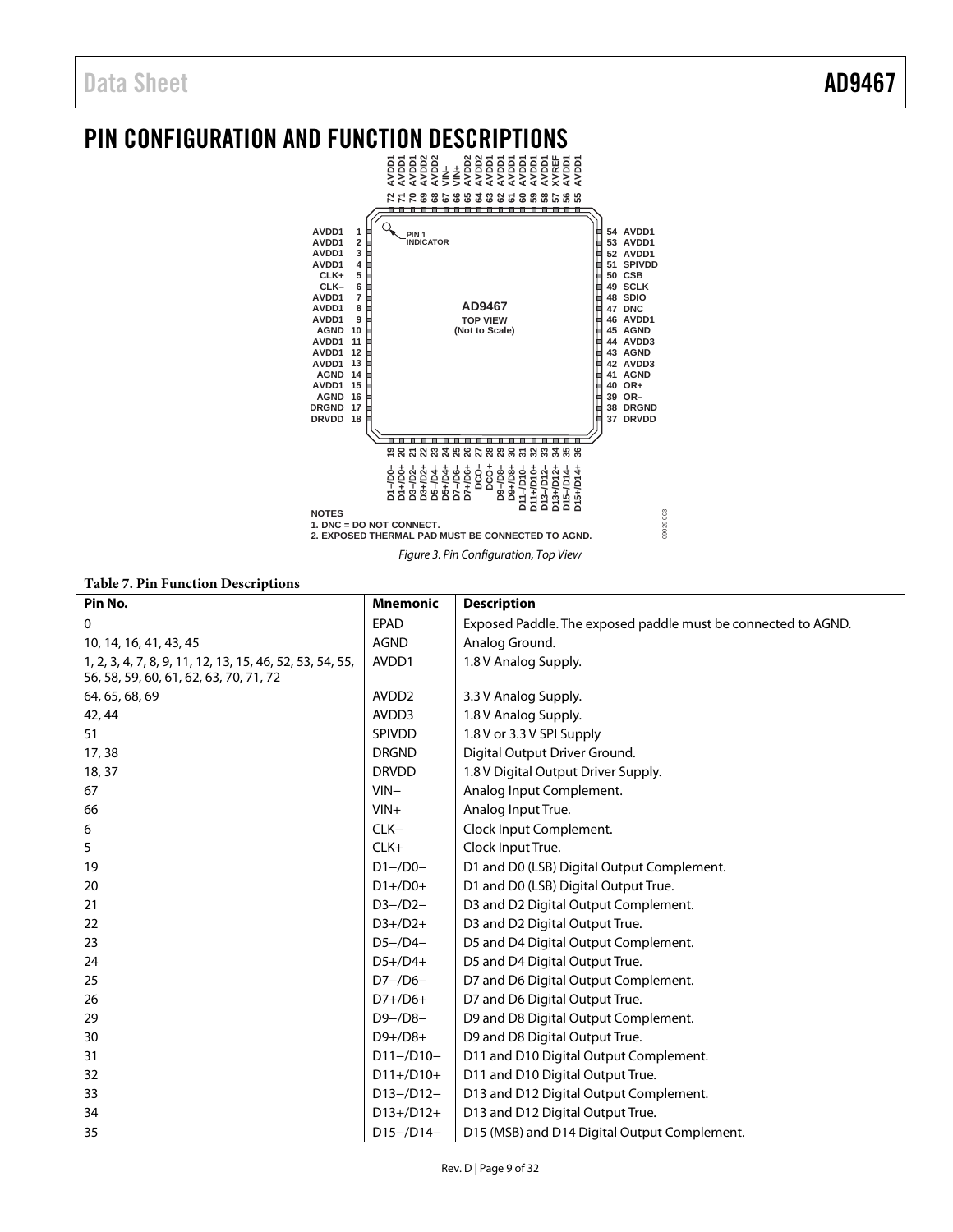AD9467 Data Sheet

| Pin No. | <b>Mnemonic</b> | <b>Description</b>                      |
|---------|-----------------|-----------------------------------------|
| 36      | $D15+/D14+$     | D15 (MSB) and D14 Digital Output True.  |
| 27      | $DCO-$          | Data Clock Digital Output Complement.   |
| 28      | $DCO+$          | Data Clock Digital Output True.         |
| 39      | $OR-$           | Out-of-Range Digital Output Complement. |
| 40      | $OR+$           | Out-of-Range Digital Output True.       |
| 47      | <b>DNC</b>      | Do Not Connect (Leave Pin Floating).    |
| 48      | <b>SDIO</b>     | Serial Data Input/Output.               |
| 49      | <b>SCLK</b>     | Serial Clock.                           |
| 50      | <b>CSB</b>      | Chip Select Bar.                        |
| 57      | <b>XVREF</b>    | <b>External VREF Option.</b>            |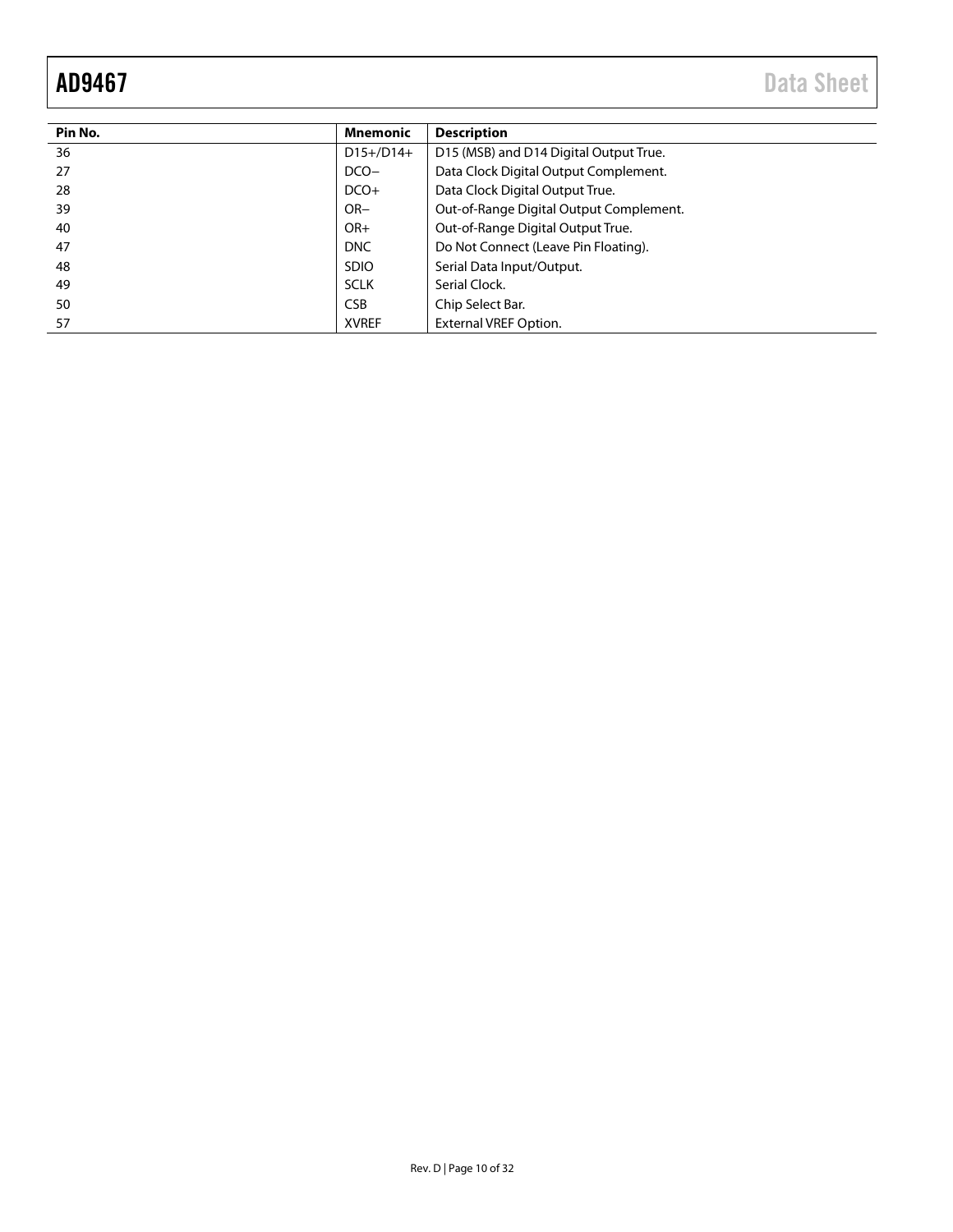# <span id="page-10-0"></span>EQUIVALENT CIRCUITS





*Figure 5. Equivalent Clock Input Circuit*



*Figure 6. Equivalent Digital Output Circuit*



*Figure 7. Equivalent SCLK, SDIO, and CSB Input Circuit* 



*Figure 8. Equivalent SDIO Output Circuit*



*Figure 9. Equivalent External VREF Input Circuit (When Enabled)*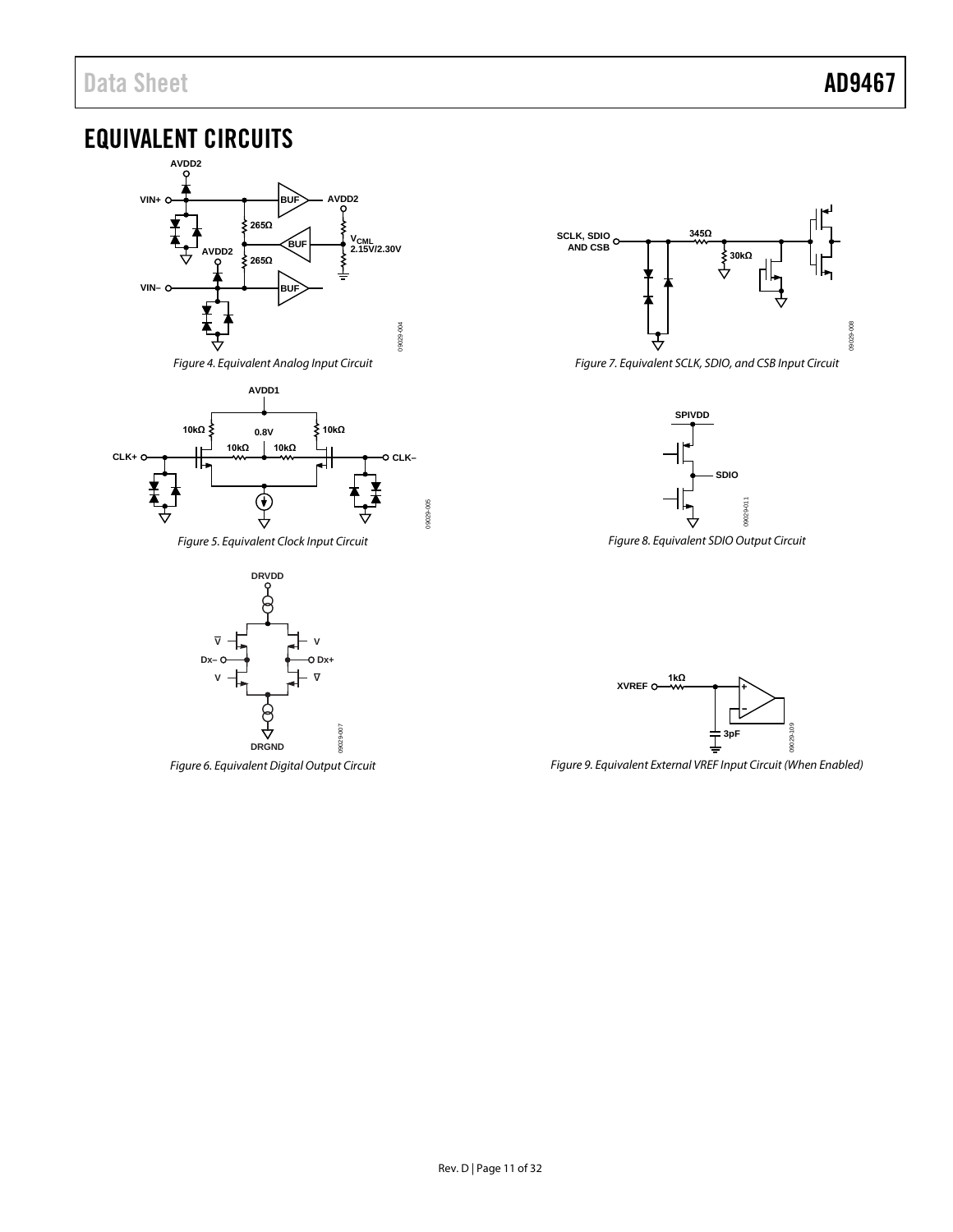# <span id="page-11-0"></span>TYPICAL PERFORMANCE CHARACTERISTICS

AVDD1 = 1.8 V, AVDD2 = 3.3 V, AVDD3 = 1.8 V, DRVDD = 1.8 V, specified maximum sampling rate, 2.5 V p-p differential input, 1.25 V internal reference, AIN = −1.0 dBFS, DCS on, default SPI settings, unless otherwise noted, buffer current optimized for best SFDR performance.



*Figure 10. Single-Tone FFT with fIN = 4.3 MHz, 2.5 V p-p FS, AD9467-200*



*Figure* 11. Single-Tone FFT with  $f_{IN}$  = 97.3 MHz, 2.5 V p-p FS, AD9467-200







*Figure 13. Single-Tone FFT with fIN = 170.3 MHz, 2.5 V p-p FS, AD9467-200*



*Figure 14. Single-Tone FFT with fIN = 210.3 MHz, 2.5 V p-p FS, AD9467-200*



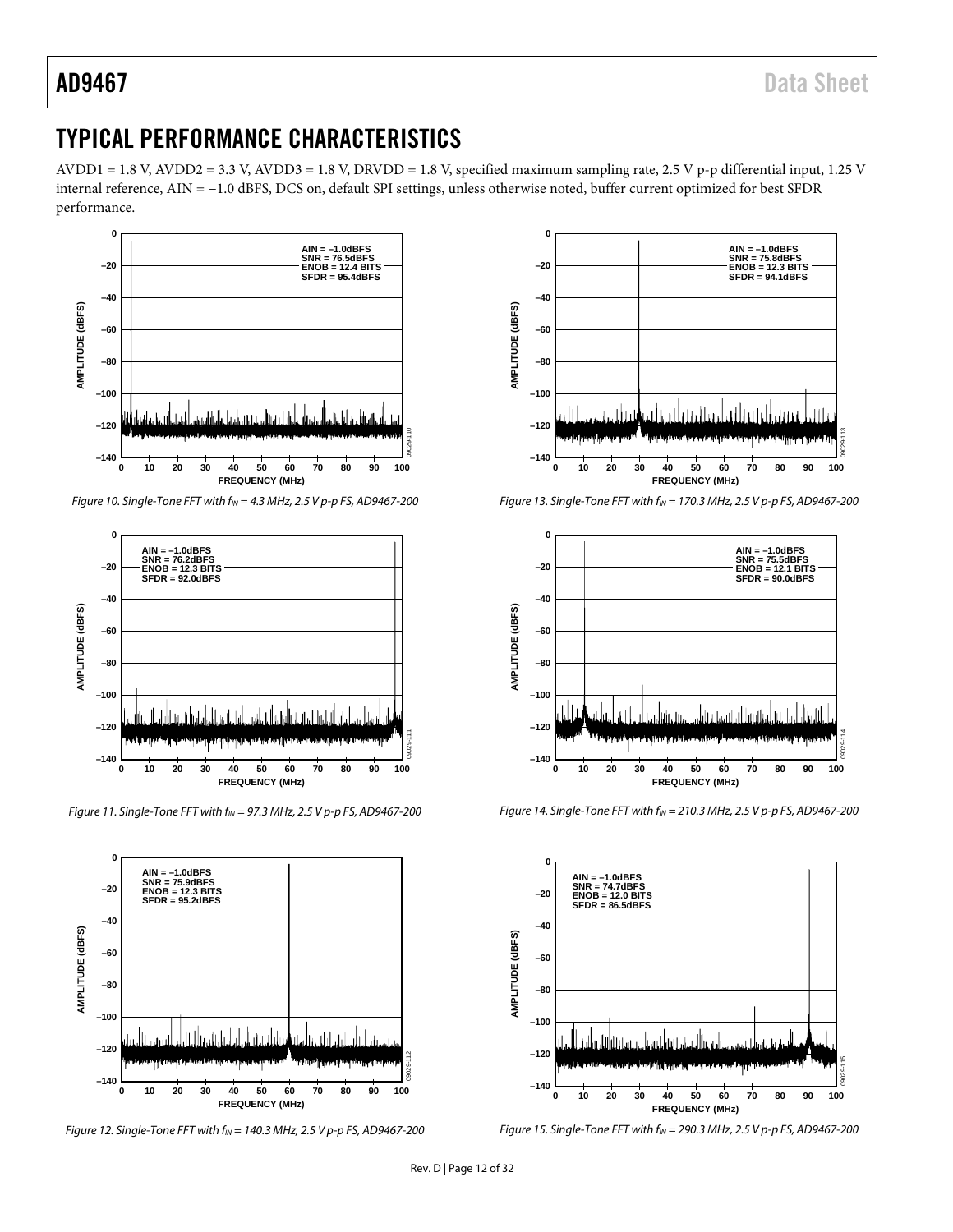

*Figure 16. Single-Tone FFT with fIN = 4.3 MHz, 2.5 V p-p FS, AD9467-250* 



*Figure 17. Single-Tone FFT with fIN = 97.3 MHz, 2.5 V p-p FS, AD9467-250* 



*Figure 18. Single-Tone FFT with fIN = 140.3 MHz, 2.5 V p-p FS, AD9467-250* 



*Figure 19. Single-Tone FFT with fIN = 170.3 MHz, 2.5 V p-p FS, AD9467-250* 



*Figure 20. Single-Tone FFT with fIN = 210.3 MHz, 2.5 V p-p FS, AD9467-250* 



*Figure 21. Single-Tone FFT with fIN = 300.3 MHz, 2.5 V p-p FS, AD9467-250*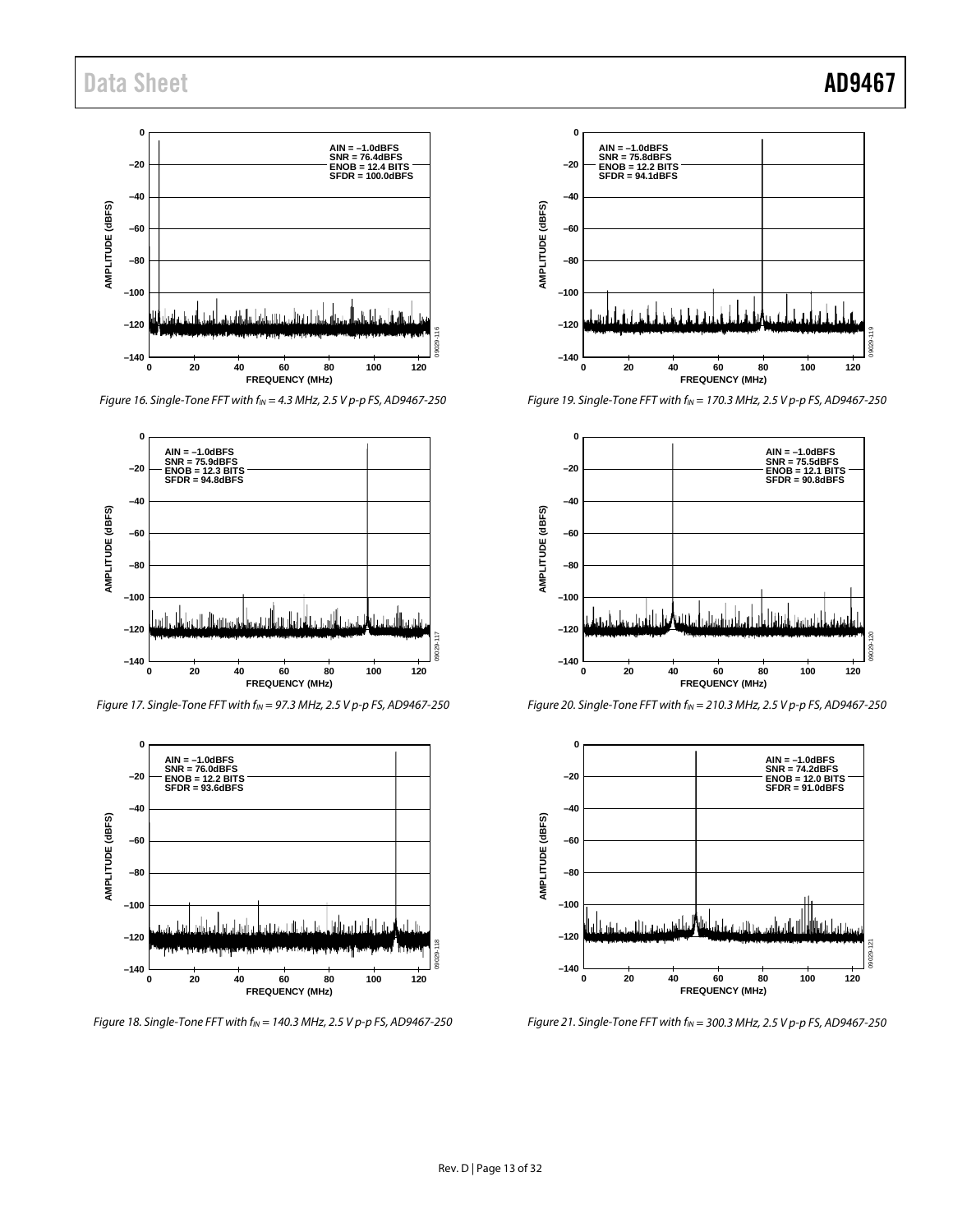# AD9467 Data Sheet



*Figure 22. SNR/SFDR vs. fSAMPLE, fIN = 97.3 MHz, 2.5 V p-p FS, AD9467-200*



*Figure 23. SNR/SFDR vs. fSAMPLE, fIN = 97.3 MHz, 2.5 V p-p FS, AD9467-250*



*Figure 24. SFDR vs. fSAMPLE, 2.5 V p-p FS, AD9467-200*









*Figure 27. SNR/SFDR vs. fIN, 2.0/2.5 V p-p FS, AD9467-250*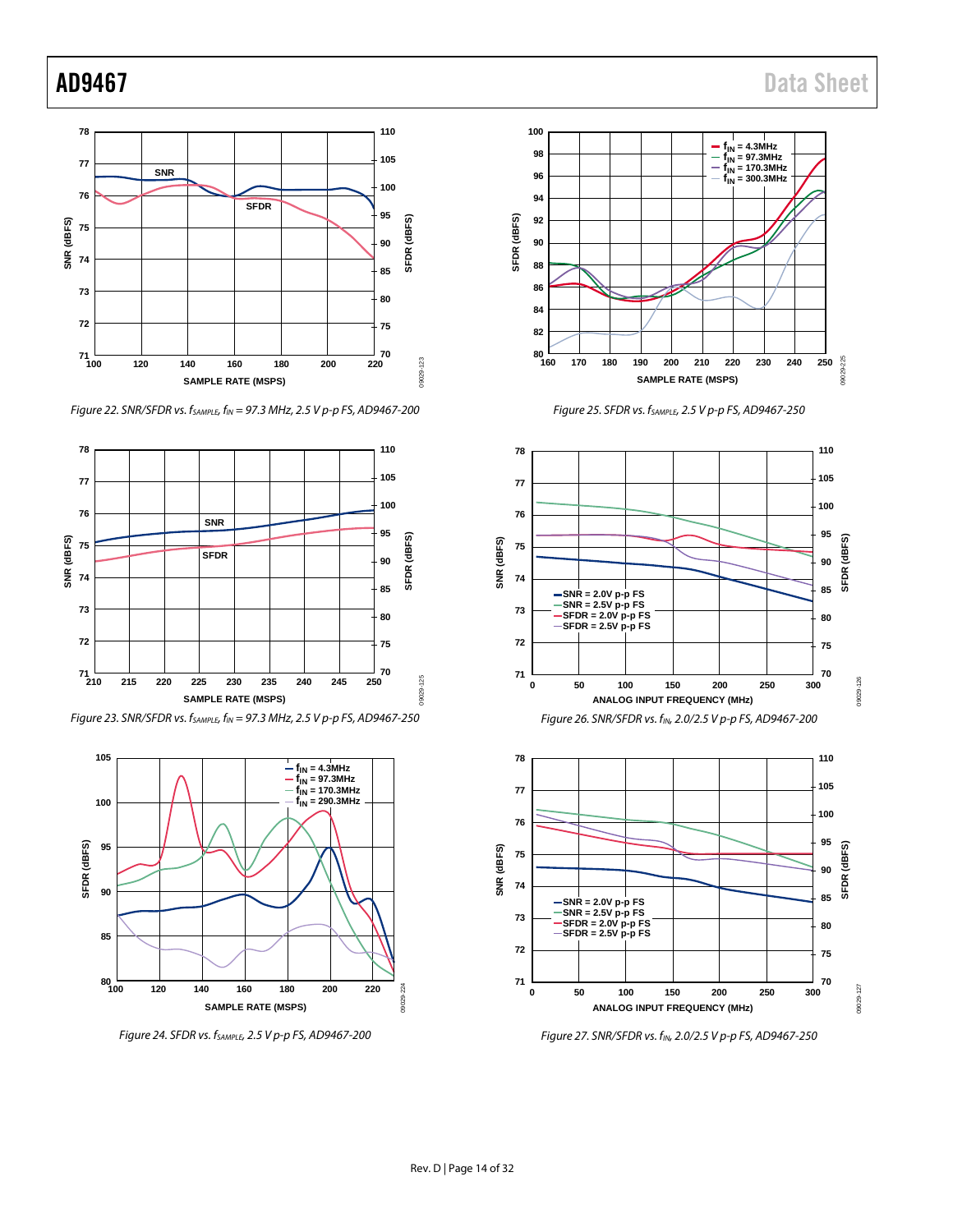

*Figure 28. Two-Tone FFT with fIN1 = 70 MHz and fIN2 = 72 MHz, 2.5 V p-p FS, AD9467-200* 



*Figure 29. Two-Tone FFT with fIN1 = 170 MHz and fIN2 = 172 MHz, 2.5 V p-p FS, AD9467-200* 



*Figure 30. Two-Tone FFT with*  $f_{IN1} = 70$  *MHz and*  $f_{IN2} = 72$  *MHz, 2.5 V p-p FS, AD9467-250* 



*Figure 31. Two-Tone FFT with fIN1 = 170 MHz and fIN2 = 172 MHz, 2.5 V p-p FS, AD9467-250* 



*Figure 32. SNR/SFDR vs. Analog Input Level, fIN = 97.3 MHz, 2.5 V p-p FS, AD9467-200* 



*Figure 33. SNR/SFDR vs. Analog Input Level, f<sub>IN</sub>* = 97.3 MHz, 2.5 V p-p FS, *AD9467-250*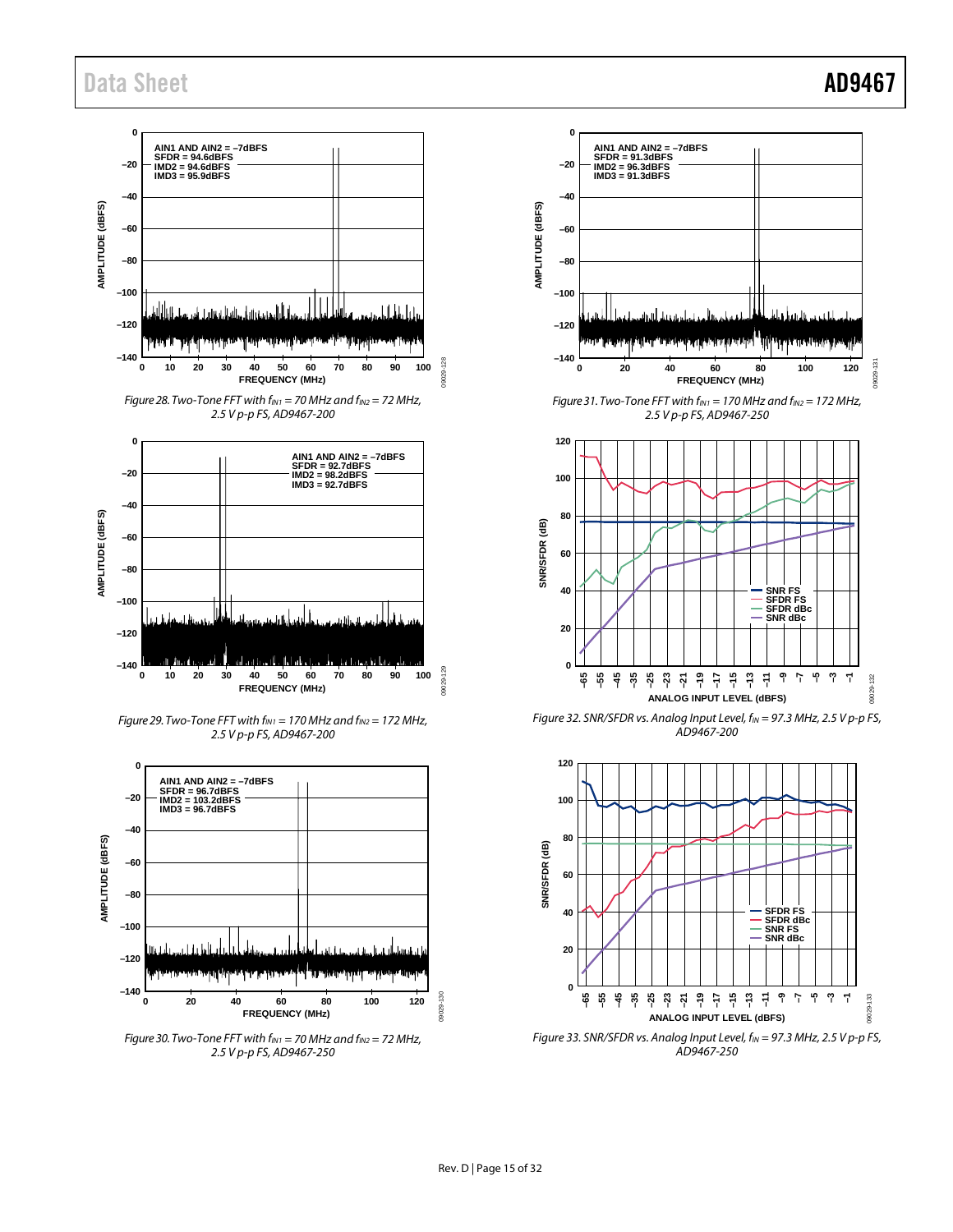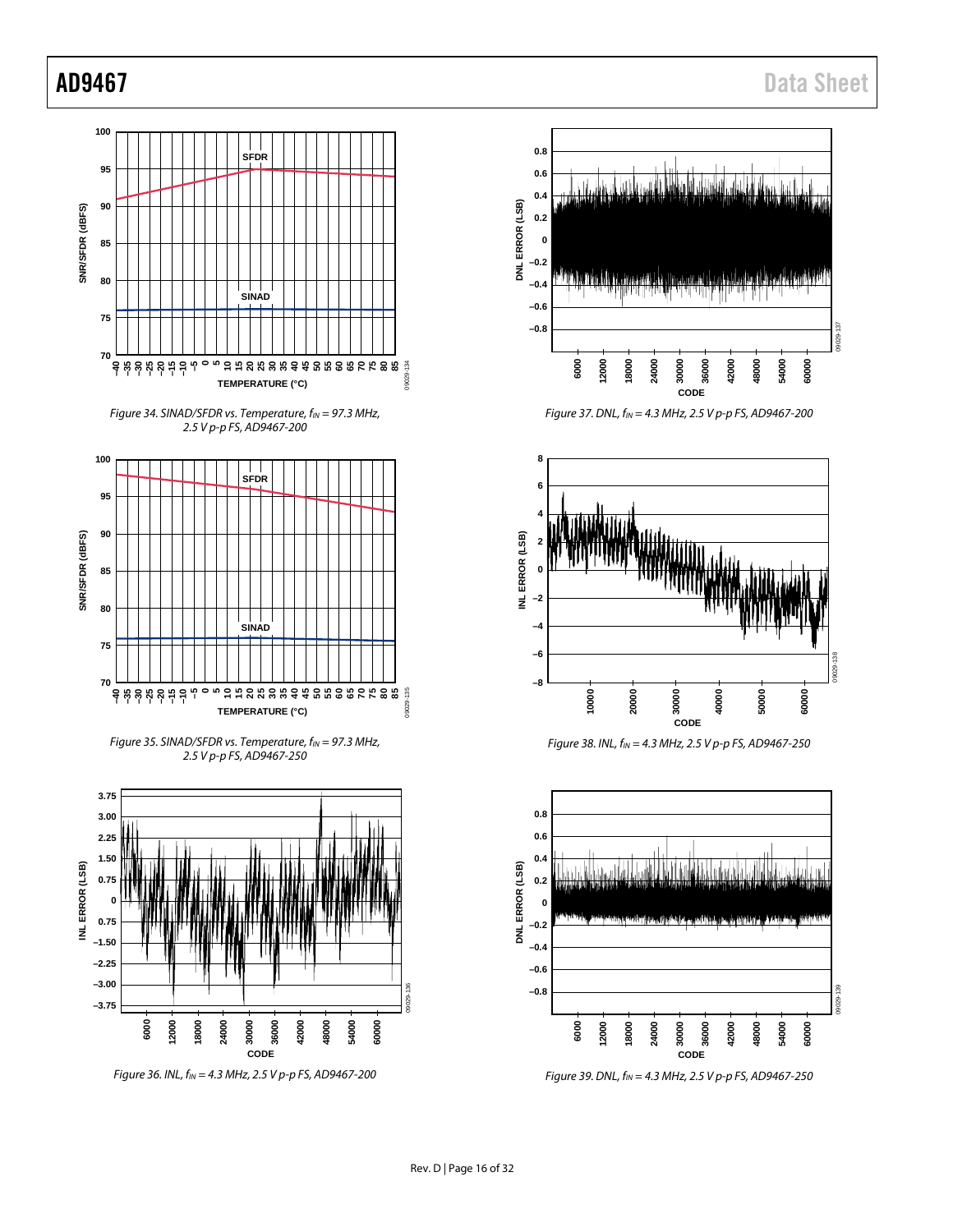

*Figure 40. SNR/SFDR vs. Analog Input Common-Mode Voltage, AIN = 100 MHz, 2.5 V p-p FS, AD9467-250* 



*Figure 41. SNR/SFDR vs. Analog Input Common-Mode Voltage, AIN = 100 MHz, 2.5 V p-p FS, AD9467-200* 

![](_page_16_Figure_5.jpeg)

*Figure 42. Common-Mode Rejection Ratio (CMRR), AD9467-250*

**0 –1 –2 –3 –3dB = 2.24GHz AMPLITUDE (dB)** AMPLITUDE (dB) **–4 –5 –6 –7 –8 –9 –10** 09029-143 09029-143 **1M 10M 100M 1G 10G FREQUENCY (Hz)**

*Figure 43. Converter AC Bandwidth AD9467-250* 

![](_page_16_Figure_9.jpeg)

*Figure 44. Input-Referred Noise Histogram, 2.5 V p-p FS, AD9467-200* 

![](_page_16_Figure_11.jpeg)

*Figure 45. Input-Referred Noise Histogram, 2.5 V p-p FS, AD9467-250*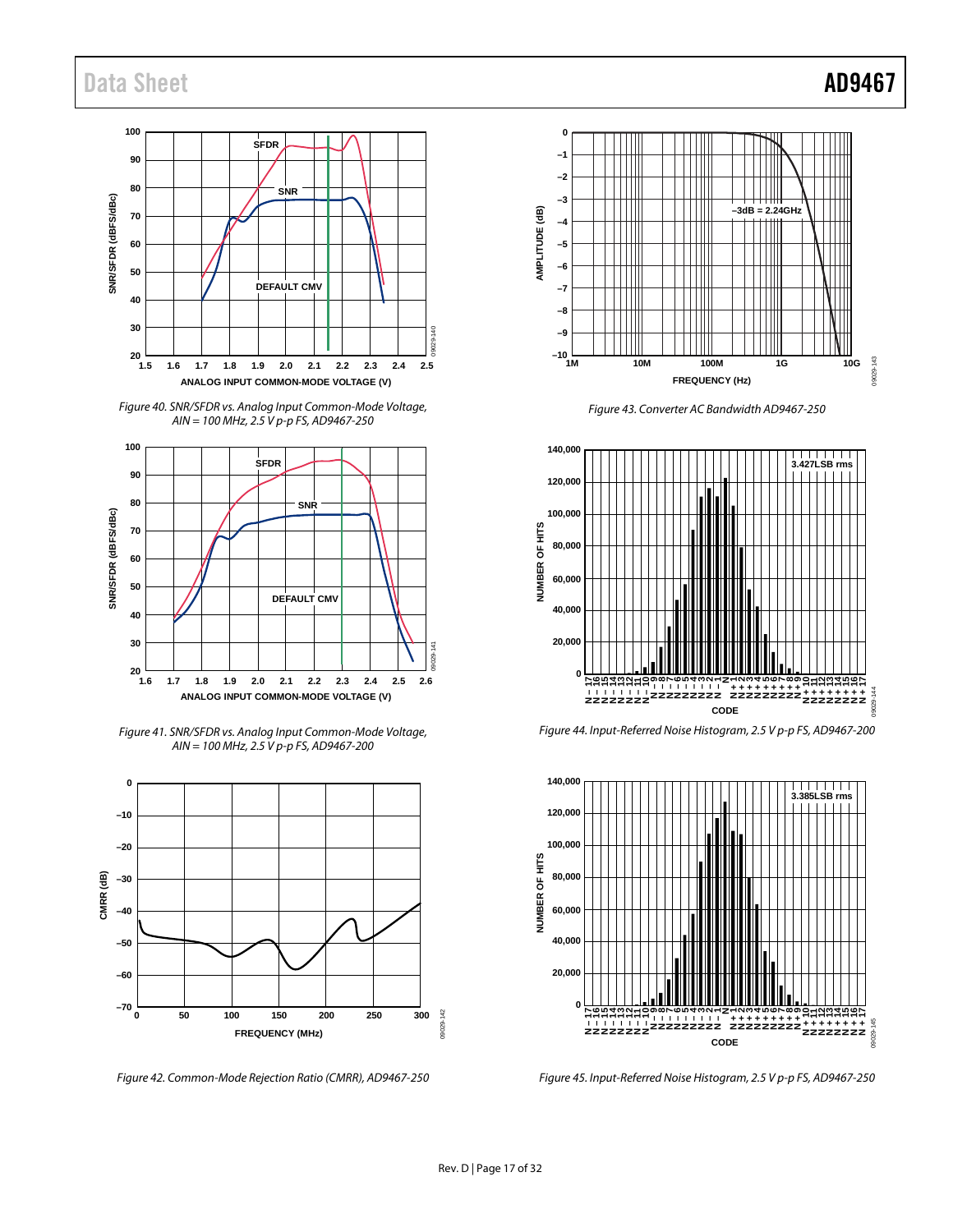![](_page_17_Figure_2.jpeg)

*Figure 46. Power Supply Rejection (PSR), AD9467-250*

![](_page_17_Figure_4.jpeg)

*Figure 47. SFDR Performance vs. Buffer Current Percentage Over Analog Input Frequency, AD9467-200* 

![](_page_17_Figure_6.jpeg)

*Figure 48. SFDR Performance vs. Buffer Current Percentage Over Analog Input Frequency, AD9467-250*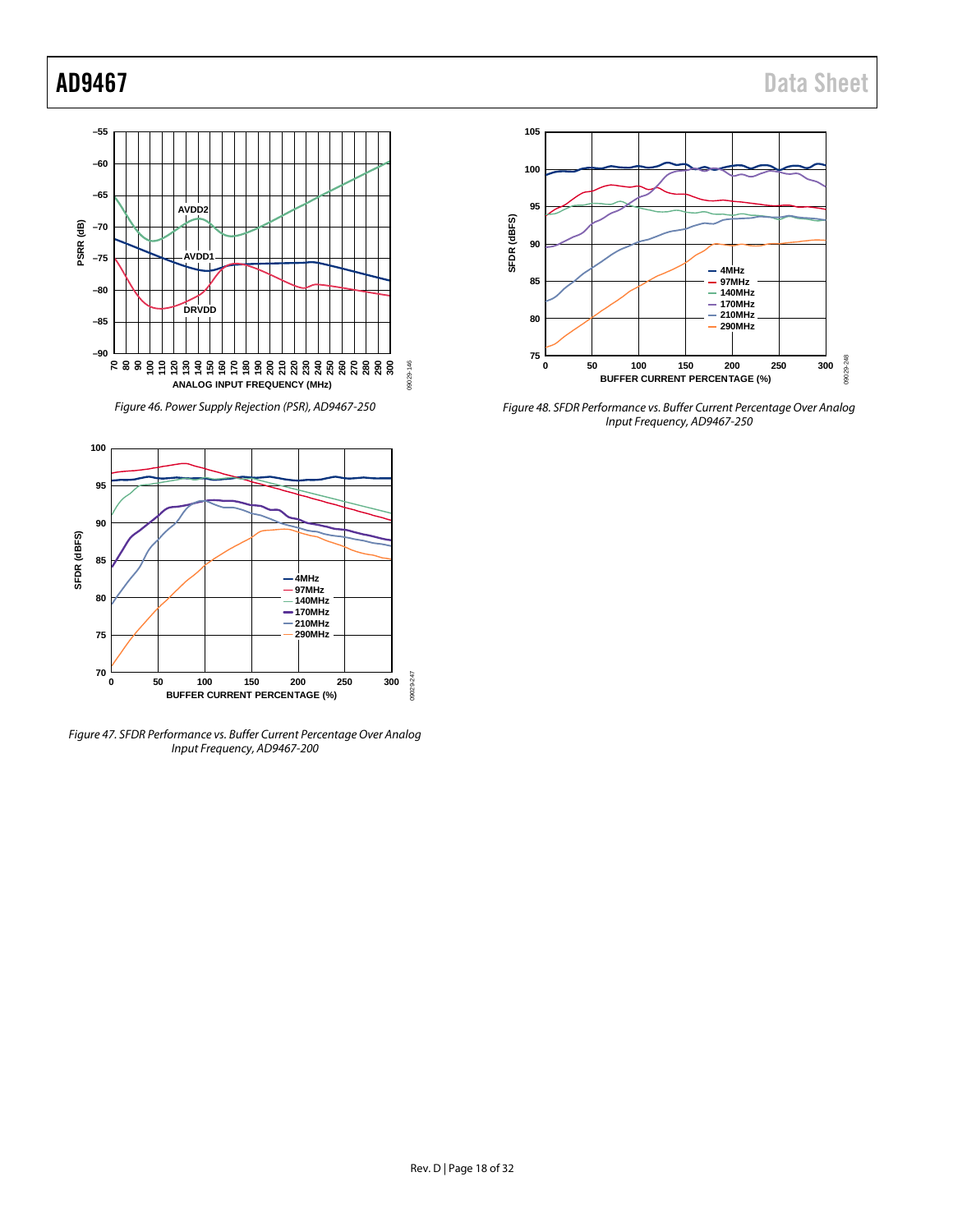# <span id="page-18-0"></span>THEORY OF OPERATION

The AD9467 architecture consists of an input-buffered pipelined ADC that consists of a 3-bit first stage, a 4-bit second stage, followed by four 3-bit stages and a final 3-bit flash. Each stage provides sufficient overlap to correct for flash errors in the preceding stage.

The input buffer provides a linear high input impedance (for ease of drive) and reduces the kick-back from the ADC. The buffer is optimized for high linearity, low noise, and low power. The quantized outputs from each stage are combined into a final 16-bit result in the digital correction logic. The pipelined architecture permits the first stage to operate with a new input sample while the remaining stages operate with preceding samples. Sampling occurs on the rising edge of the clock.

Each stage of the pipeline, excluding the last, consists of a low resolution flash ADC connected to a switched-capacitor DAC and an interstage residue amplifier (for example, a multiplying digital-to-analog converter (MDAC)). The residue amplifier magnifies the difference between the reconstructed DAC output and the flash input for the next stage in the pipeline. One bit of redundancy is used in each stage to facilitate digital correction of flash errors. The last stage simply consists of a flash ADC.

The output staging block aligns the data, corrects errors, and passes the data to the output buffers.

### <span id="page-18-1"></span>**ANALOG INPUT CONSIDERATIONS**

The analog input to the AD9467 is a differential buffer. For best dynamic performance, the source impedances driving VIN+ and VIN− should be matched such that common-mode settling errors are symmetrical. The analog input is optimized to provide superior wideband performance and requires that the analog inputs be driven differentially. SNR and SINAD performance degrades significantly if the analog input is driven with a singleended signal.

In either case, a small resistor in series with each input can help reduce the peak transient current injected from the output stage of the driving source. In addition, low Q inductors or ferrite beads can be placed on each leg of the input to reduce high differential capacitance at the analog inputs and, therefore, achieve the maximum bandwidth of the ADC. Such use of low Q inductors or ferrite beads is required when driving the converter front end at high IF frequencies. Either a shunt capacitor or two single-ended capacitors can be placed on the inputs to provide a matching passive network. This ultimately creates a low-pass filter at the input to limit unwanted broadband noise. See the [AN-742](http://www.analog.com/an-742) Application Note, th[e AN-827](http://www.analog.com/an-827) Application Note, th[e AN-935](http://www.analog.com/an-935) Application Note, and the *Analog Dialogue* article ["Transformer-](http://www.analog.com/library/analogDialogue/archives/39-04/transformer.html)[Coupled Front-End for Wideband A/D Converters"](http://www.analog.com/library/analogDialogue/archives/39-04/transformer.html) (Volume 39, April 2005) for more information. In general, the precise values depend on the application.

For best dynamic performance, the source impedances driving VIN+ and VIN− should be matched such that common-mode settling errors are symmetrical. These errors are reduced by the common-mode rejection of the ADC.

Maximum SNR performance is achieved by setting the ADC to the largest span in a differential configuration. In the default case of the AD9467, the largest input span available is 2.5 V p-p. For other input full-scale options, see the [Full-Scale and Reference Options](#page-22-0) section.

#### <span id="page-18-2"></span>*SFDR Optimization—Buffer Current Adjustment*

Using Register 36 and Register 107, the buffer currents can be changed as a percentage to optimize the SFDR over various input frequencies and bandwidths of interest. As the input buffer currents are set, this does change the amount of current required by AVDD2. However, the current consumption is small in comparison to the overall currents required by this supply. The current specifications listed i[n Table 1](#page-2-3) incorporate this variation. For a complete list of buffer current settings, se[e Table 13](#page-27-5) for more details.

The following buffer current settings reflect the performance that can be achieved using the input networks as described in [Figure 51](#page-19-0) an[d Figure 52.](#page-19-1) These curves describe the percentages used to obtain data sheet typical specifications for both the 250 MSPS and 200 MSPS parts. For example, when using IFs from 150 MHz to 250 MHz, 160% is actually the average of the entire buffer current. Therefore, both Register 36 and Register 107 need to be set to 160%.

AD9467BCPZ-250 buffer current settings:

- DC to 150 MHz at 80% (default setting)
- 150 MHz to 250 MHz at 160%
- 250 MHz and higher at 210%

![](_page_18_Figure_19.jpeg)

*Figure 49. Buffer Current Sweeps, 2.5 V p-p, AD9467-250*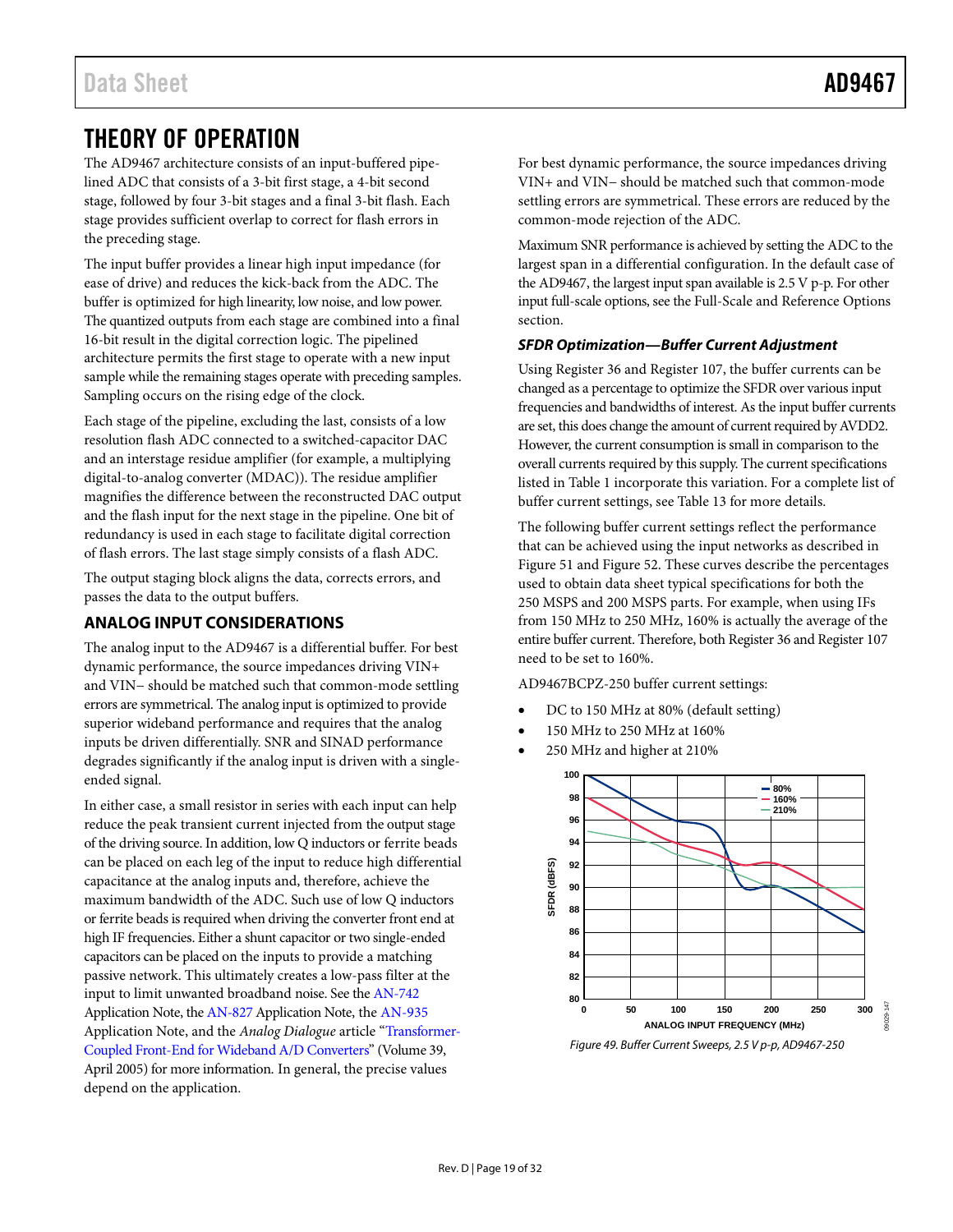AD9467BCPZ-200 buffer current settings:

- DC to 150 MHz at 80% (default setting)
- 150 MHz to 250 MHz at 100%
- 250 MHz and higher at 160%

![](_page_19_Figure_6.jpeg)

Note that for sample rates less than 150 MSPS and analog inputs less than 100 MHz, it is recommended to set the buffer current to 0%. Depending on the input network design and frequency band of interest, the optimum buffer current settings may be slightly different than the input network recommendations shown in [Figure 53](#page-19-2) and [Figure 54.](#page-20-0) 

#### *Differential Input Configurations*

There are several ways to drive the AD9467, either actively or passively; however, optimum performance is achieved by driving the analog input differentially.

For applications where SNR and SFDR are key parameters, differential transformer coupling is the recommended input configuration (see [Figure 51](#page-19-0) and [Figure 52\)](#page-19-1) because the noise performance of most amplifiers is not adequate to achieve the true performance of the AD9467.

Regardless of the configuration, the value of the shunt capacitor, C, is dependent on the input frequency and may need to be reduced or removed (see [Figure 51,](#page-19-0) [Figure 52,](#page-19-1) an[d Figure 53\)](#page-19-2)

Using the [ADL5562](http://www.analog.com/adl5562) or [ADL5201](http://www.analog.com/ADL5201) differential drivers to drive the AD9467 provides an [excellent](http://www.analog.com/ada4960) and flexible gain option to interface to the ADC (se[e Figure](#page-20-0) 54 an[d Figure 56\)](#page-20-1) for both baseband and high IF applications. Using an amplifier also provides better isolation from the preceding stages as well as better pass-band flatness. Performance plots of these amplifiers can also be seen in [Figure 55](#page-20-2) and [Figure 57.](#page-20-3) 

When using any dc-coupled amplifier, the user has the option to disconnect the input common-mode voltage buffer from the analog inputs. This allows the common-mode output pin of the amplifier to set this voltage between the interface of the two devices. Otherwise, use an ac coupling capacitor in series on each of the analog input as shown i[n Figure 54](#page-20-0) for IF applications that do not require dc coupling. See the [Memory Map](#page-27-0) section for more details.

![](_page_19_Figure_14.jpeg)

<span id="page-19-0"></span>![](_page_19_Figure_15.jpeg)

<span id="page-19-1"></span>*Figure 52. Differential Transformer-Coupled Configuration for IF Applications from 150 MHz to 300 MHz*

![](_page_19_Figure_17.jpeg)

<span id="page-19-2"></span>*Figure 53. Wideband Balun-Coupled Configuration for IF Applications Up Greater Than 100 MHz*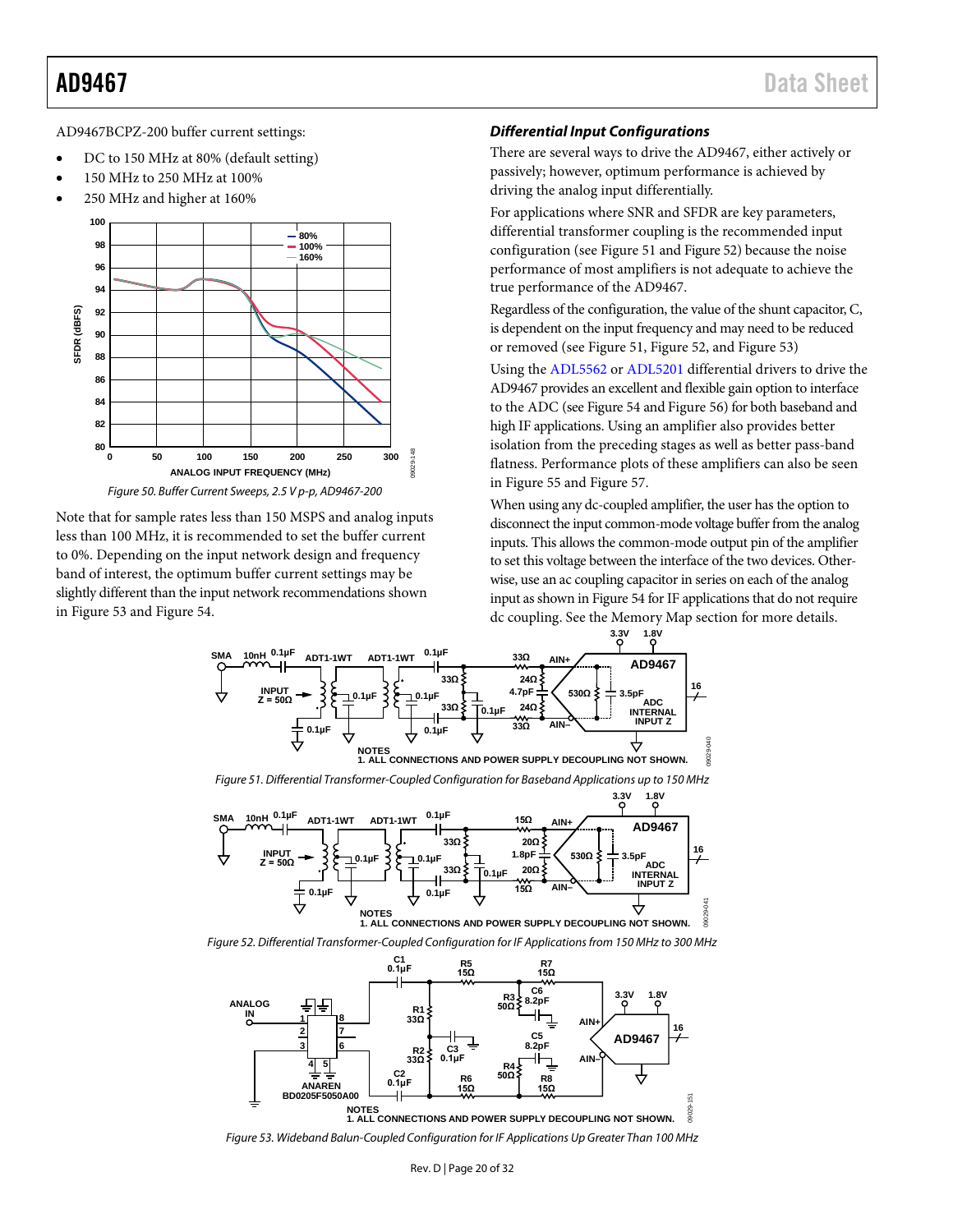![](_page_20_Figure_2.jpeg)

<span id="page-20-0"></span>*Figure 54. Wideband Differential Amplifier Input Configuration Using th[e ADL5562](http://www.analog.com/adl5562)*

![](_page_20_Figure_4.jpeg)

*Figure 55. Single-Tone FFT Performance Plot Using the ADL5562 Amplifier, Gain = 6dB, and the AD9467-250* 

<span id="page-20-2"></span><span id="page-20-1"></span>![](_page_20_Figure_6.jpeg)

<span id="page-20-3"></span>*Figure 57. Single-Tone FFT Performance Plot Using the ADL5201 VGA, Gain = 20 dB, and the AD9467-250*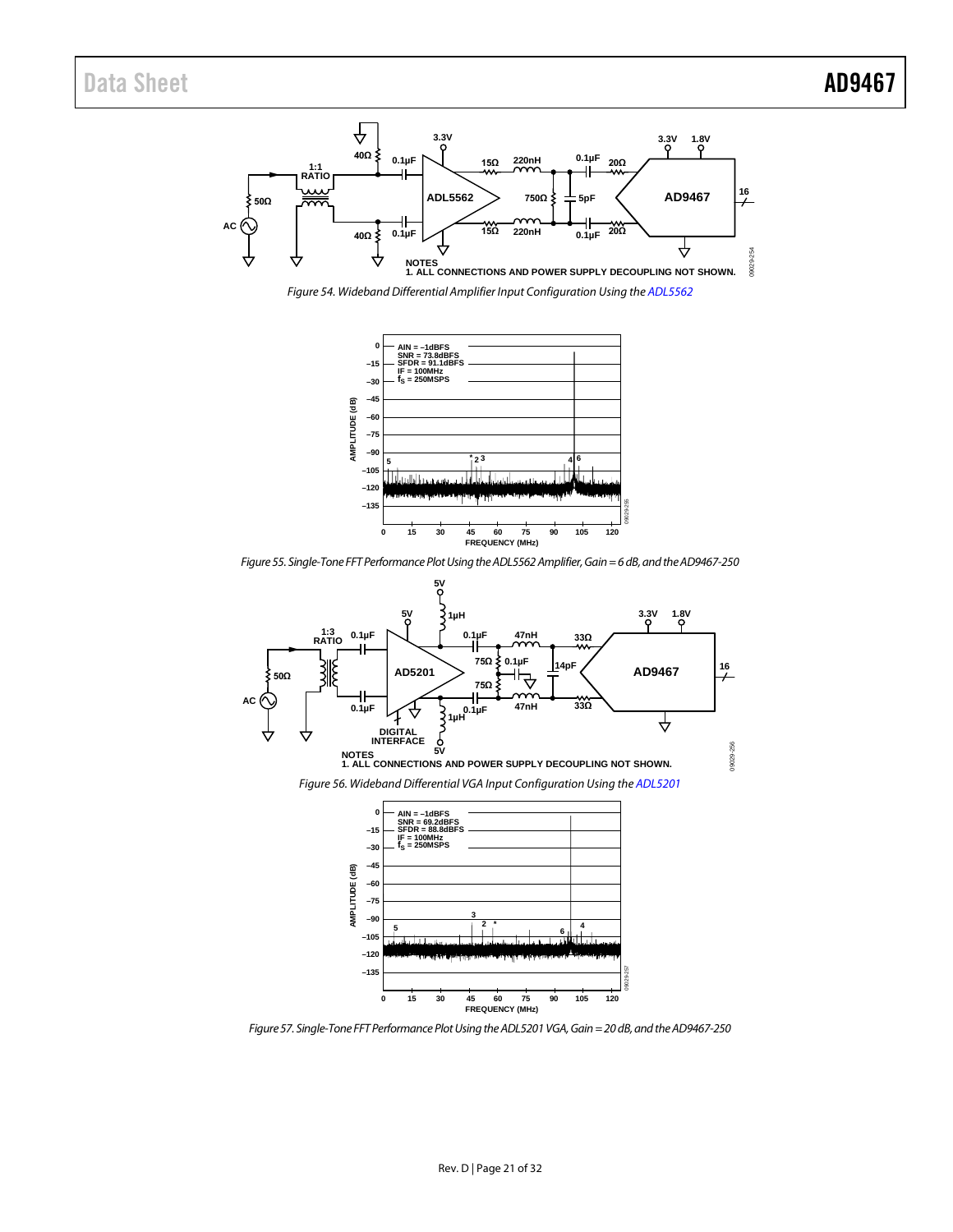### <span id="page-21-0"></span>**CLOCK INPUT CONSIDERATIONS**

For optimum performance, the AD9467 sample clock inputs (CLK+ and CLK−) should be clocked with a differential signal. This signal is typically ac-coupled to the CLK+ and CLK− pins via a transformer or capacitors. These pins are biased internally and require no additional biasing.

[Figure 58](#page-21-1) shows a preferred method for clocking the AD9467. The low jitter clock source is converted from a single-ended signal to a differential signal using an RF transformer. The back-toback Schottky diodes across the secondary transformer limit clock excursions into the AD9467 to approximately 0.8 V p-p differential. This helps prevent the large voltage swings of the clock from feeding through to other portions of the AD9467, and it preserves the fast rise and fall times of the signal, which are critical to low jitter performance.

![](_page_21_Figure_5.jpeg)

*Figure 58. Transformer-Coupled Differential Clock* 

<span id="page-21-1"></span>Another option is to ac-couple a differential PECL or LVDS signal to the sample clock input pins, as shown in [Figure 59](#page-21-2) and [Figure 60.](#page-21-3) The [AD9510/](http://www.analog.com/ad9510)[AD9511](http://www.analog.com/ad9511)[/AD9512/](http://www.analog.com/ad9512)[AD9513/](http://www.analog.com/ad9513)[AD9514/](http://www.analog.com/ad9514) [AD9515](http://www.analog.com/ad9515)[/AD9516/](http://www.analog.com/ad9516-0)[AD9517/](http://www.analog.com/ad9517-0)[AD9520](http://www.analog.com/ad9520-0)[/AD9522/](http://www.analog.com/ad9522-0)[AD9523/](http://www.analog.com/ad9523)[AD9524](http://www.analog.com/ad9524) family of clock drivers offers excellent jitter performance.

<span id="page-21-3"></span><span id="page-21-2"></span>![](_page_21_Figure_8.jpeg)

### *Clock Duty Cycle Considerations*

Typical high speed ADCs use both clock edges to generate a variety of internal timing signals. As a result, these ADCs may be sensitive to clock duty cycle. Commonly, a 5% tolerance is required on the clock duty cycle to maintain dynamic performance characteristics. The AD9467 contains a duty cycle stabilizer (DCS) that retimes the nonsampling edge, providing an internal clock signal with a nominal 50% duty cycle. This allows a wide range of clock input duty cycles without affecting the performance of the AD9467.

Any changes to the sampling frequency require several clock cycles to allow the internal timing to acquire and lock at the new sampling rate.

#### *Clock Jitter Considerations*

High speed, high resolution ADCs are sensitive to the quality of the clock input. The degradation in SNR at a given input frequency  $(f_A)$  due only to aperture jitter  $(t_J)$  can be calculated by

$$
SNR = 20 \times \log 10(2 \times \pi \times f_A \times t_J)
$$

In this equation, the rms aperture jitter represents the root mean square of all jitter sources, including the clock input, analog input signal, and ADC aperture jitter specifications. IF undersampling applications are particularly sensitive to jitter (se[e Figure 61\)](#page-21-4).

The clock input should be treated as an analog signal in cases where aperture jitter may affect the dynamic range of the AD9467. Power supplies for clock drivers should be separated from the ADC output driver supplies to avoid modulating the clock signal with digital noise. Low jitter, crystal-controlled oscillators make the best clock sources. If the clock is generated from another type of source (by gating, dividing, or other methods), it should be retimed by the original clock at the last step.

Refer to th[e AN-501](http://www.analog.com/AN-501) Application Note and the [AN-756](http://www.analog.com/an-756) Application Note for more in-depth information about jitter performance as it relates to ADCs.

![](_page_21_Figure_18.jpeg)

<span id="page-21-4"></span>*Figure 61. Ideal SNR vs. Input Frequency and Jitter*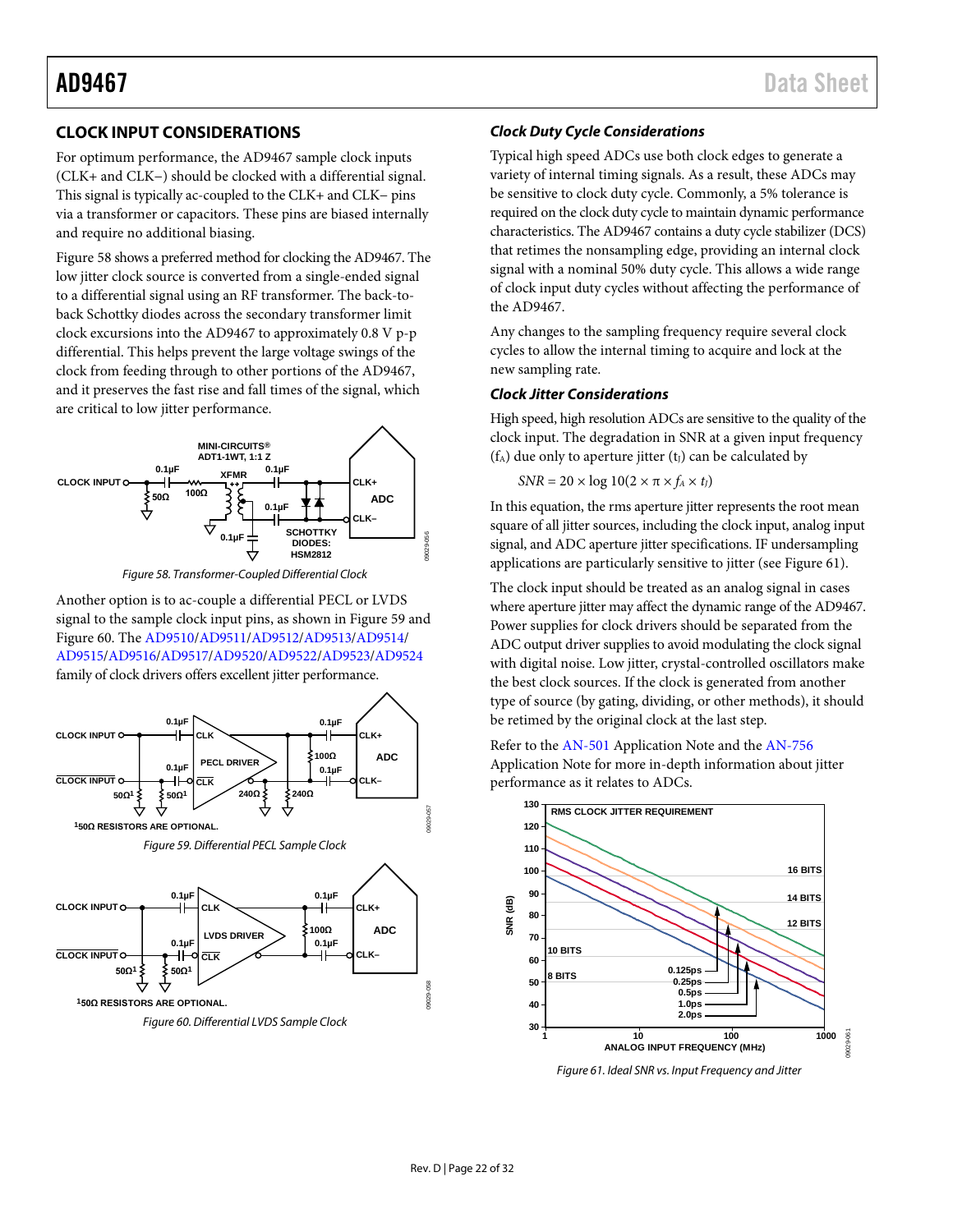#### *Power Dissipation and Power-Down Mode*

As shown in [Figure](#page-22-1) 62, the power dissipated by the AD9467 is proportional to its sample rate. The output power dissipation does not vary much because it is determined primarily by the DRVDD supply and bias current of the LVDS output drivers.

<span id="page-22-1"></span>![](_page_22_Figure_4.jpeg)

![](_page_22_Figure_5.jpeg)

By asserting the power-down option via the SPI register map (0x08[1:0]), the AD9467 is placed into power-down mode. In this state, the ADC typically dissipates 5 mW. During power-down, the LVDS output drivers are placed in a high impedance state.

In power-down mode, low power dissipation is achieved by shutting down the internal reference, reference buffer, digital output, and biasing networks. The device requires approximately 100 ms to restore full operation.

See the [Memory Map](#page-27-0) section for more details on using these features.

#### *Power Supplies*

To achieve the best dynamic performance of the AD9467, it is recommended that each power supply pin be decoupled as closely to the package as possible with 0.1 µF, X7R or X5R type decoupling capacitors. For optimum performance, all supplies should be at typical values or slightly higher to accommodate elevated temperature drifts, which depend on the application.

#### <span id="page-22-0"></span>*Full-Scale and Reference Options*

The analog inputs support both an input full scale of 2.5 V p-p (default) and 2.0 V p-p differentially. Choosing one full-scale input range over the other presents some trade-offs to the user. Using an input full scale of 2.5 V p-p yields the best SNR performance. If system trade-offs require improved SFDR performance, then a 2.0 V p-p input full scale should be used. However, in this mode, SNR degrades by roughly 2 dB. Other input full-scale ranges are available for use between 2.0 V p-p and 2.5 V p-p. See Register 18 i[n Table 13](#page-27-5) and th[e Memory Map](#page-27-0) section for details.

The use of an external reference may be necessary to enhance the gain accuracy of the ADC or to improve gain matching when using multiple ADCs.

The internal reference can be disabled via the SPI, allowing the use of an external reference. See the [Memory Map](#page-27-0) section for more details. The external reference is loaded by the input of an internal buffer amplifier having 3 pF of capacitance to ground. There is also a 1 k $\Omega$  internal resistor in series with the input of that buffer. The external reference must be limited to a nominal 1.25 V for an input full-scale swing of 2.5 V p-p. Additional capacitance may be necessary to keep this pin quiet depending on the external reference used.

When not using the XVREF pin, it must be tied to ground directly or through a 0.1 µF decoupling capacitor. However, keep this pin quiet regardless.

#### <span id="page-22-2"></span>*Digital Outputs and Timing*

The AD9467 differential outputs conform to the ANSI-644 LVDS standard on default power-up. The LVDS driver current is derived on chip and sets the output current at each output equal to a nominal 3.0 mA. A 100  $\Omega$  differential termination resistor placed at the LVDS receiver inputs results in a nominal 300 mV swing at the receiver.

The AD9467 LVDS outputs facilitate interfacing with LVDS receivers in custom ASICs and FPGAs for superior switching performance in noisy environments. Single point-to-point net topologies are recommended with a 100 Ω termination resistor placed as close to the receiver as possible. If there is no far-end receiver termination or there is poor differential trace routing, timing errors may result. To avoid such timing errors, it is recommended that the trace length be no longer than 18 inches and that the differential output traces be kept close together and at equal lengths. An example of the DCO and data with proper trace length and position is shown in [Figure 64.](#page-23-0)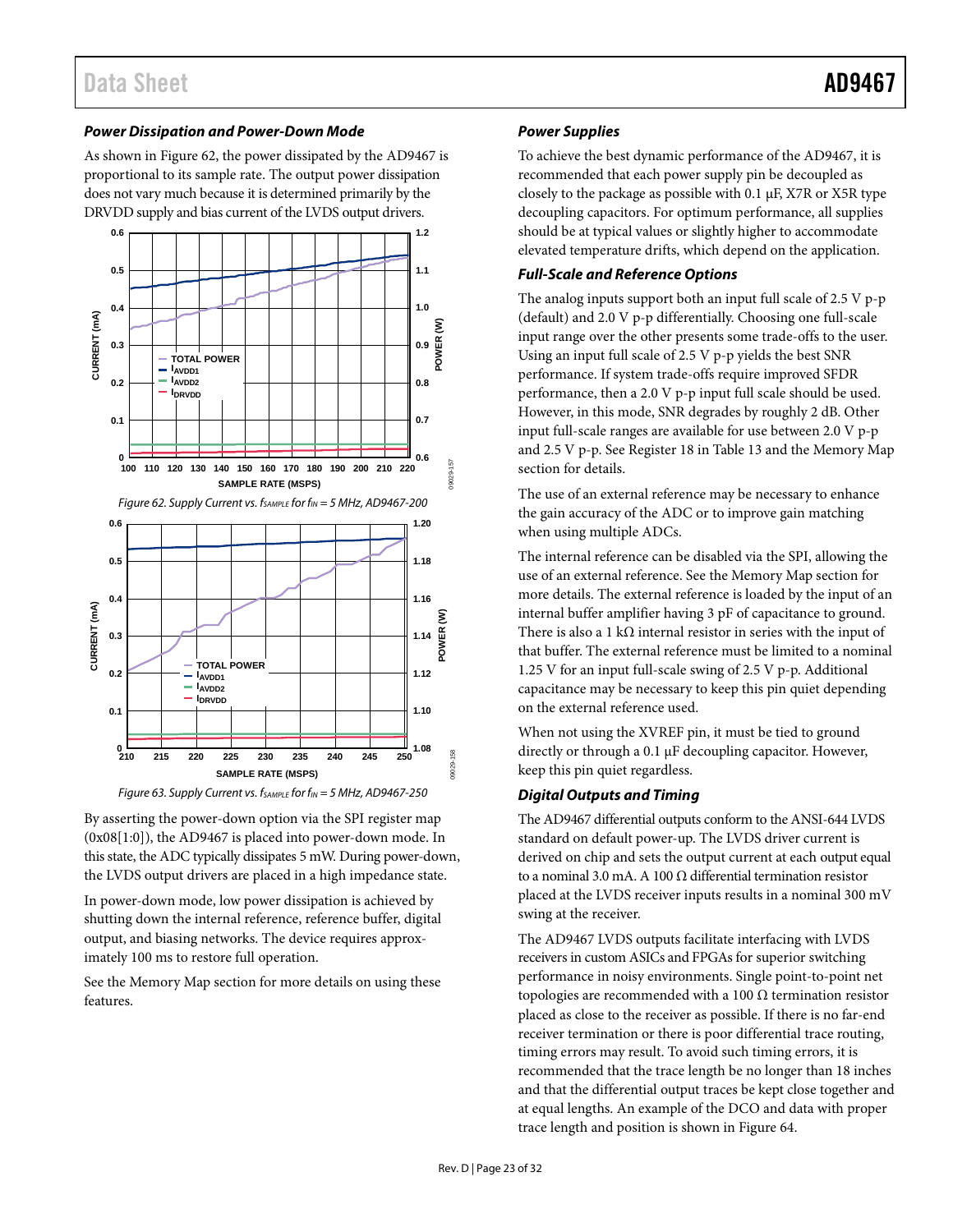![](_page_23_Figure_1.jpeg)

<span id="page-23-0"></span>*Figure 64. Output Timing Example in LVDS Mode (Default), AD9467-250* 

An example of the LVDS output using the ANSI-644 standard (default) data eye and a time interval error (TIE) jitter histogram with trace lengths of six inches on standard FR-4 material is shown i[n Figure 65.](#page-23-1) It is the responsibility of the user to determine if the waveforms meet the timing budget of the design.

![](_page_23_Figure_4.jpeg)

<span id="page-23-1"></span>*Figure 65. Data Eye for LVDS Outputs in ANSI-644 Mode with 6-Inch Trace Lengths on Standard FR-4, AD9467-250*

![](_page_23_Figure_6.jpeg)

*Figure 66. Data Eye for LVDS Outputs in ANSI-644 Mode with 18-Inch Trace Lengths on Standard FR-4, AD9467-250* 

The format of the output data is offset binary by default. An example of the output coding format can be found i[n Table 8.](#page-23-2)  To change the output data format to twos complement or Gray code, see th[e Memory Map](#page-27-0) section.

<span id="page-23-2"></span>**Table 8. Digital Output Coding**

| Code   | $(VIN+) - (VIN-)$ , Input<br>$Span = 2.5 V p-p (V)$ | <b>Digital Output Offset Binary</b><br>(D15:DD) |
|--------|-----------------------------------------------------|-------------------------------------------------|
| 65,536 | $+1.25$                                             | 1111 1111 1111 1111                             |
| 32,768 | 0.00                                                | 1000 0000 0000 0000                             |
| 32,767 | $-0.000038$                                         | 0111 1111 1111 1111                             |
|        | $-1.25$                                             | 0000 0000 0000 0000                             |

An output clock is provided to assist in capturing data from the AD9467. Data is clocked out of the AD9467 and must be captured on the rising and falling edges of the DCO that supports double data rate (DDR) capturing. See the timing diagram shown in [Figure 2](#page-6-1) for more information.

# AD9467 Data Sheet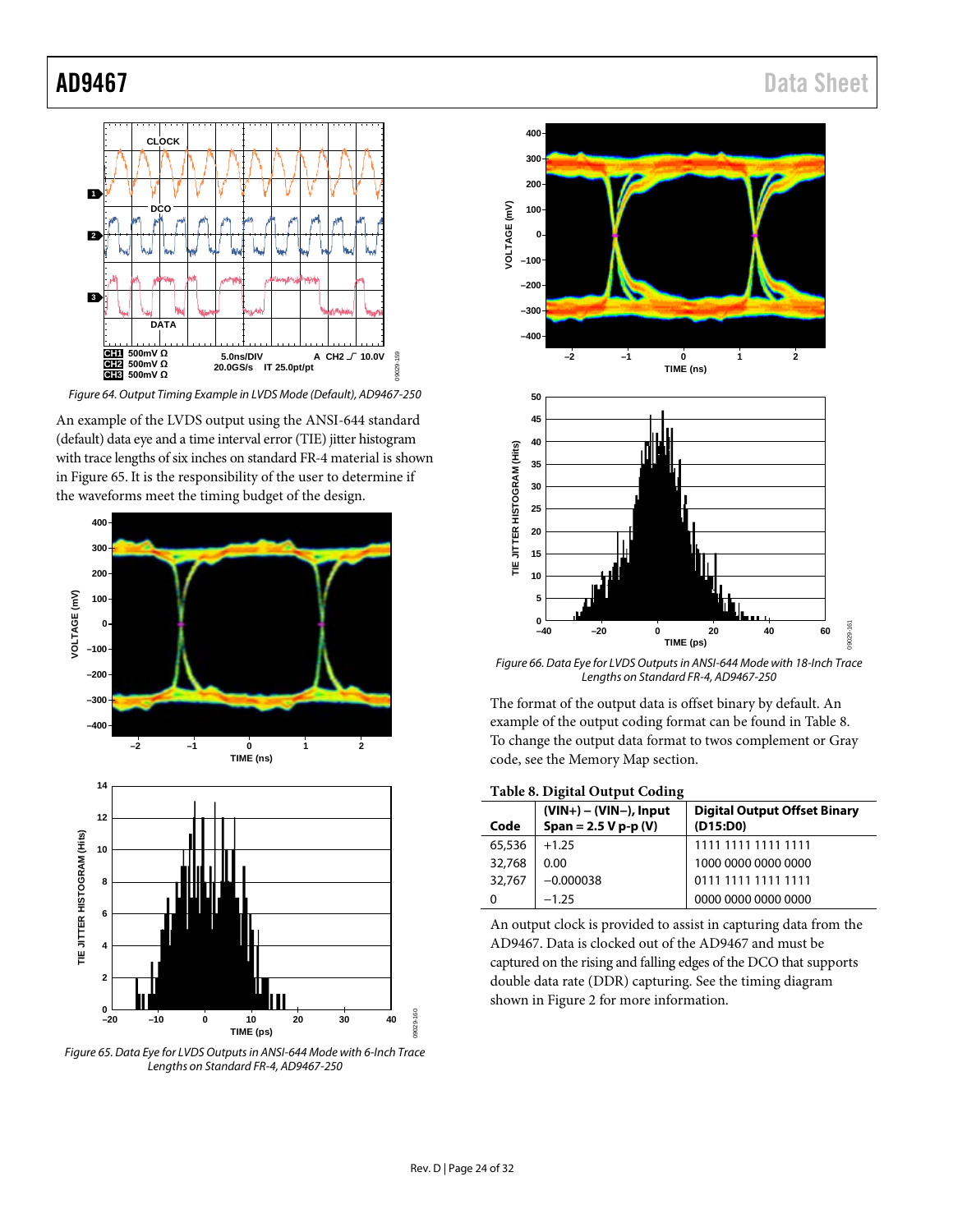There are eight digital output test pattern options available that can be initiated through the SPI. This is a useful feature when validating receiver capture and timing. Refer t[o Table 10](#page-24-0) for the output bit sequencing options available. Some test patterns have two serial sequential words and can be alternated in various ways, depending on the test pattern chosen. Note that some patterns may not adhere to the data format select option.

The PN sequence short pattern produces a pseudorandom bit sequence that repeats itself every  $2^9 - 1$  or 511 bits. A description of the PN sequence and how it is generated can be found in Section 5.1 of the ITU-T 0.150 (05/96) standard. The only difference is that the starting value must be a specific value instead of all 1s (se[e Table 9](#page-24-1) for the initial values).

The PN sequence long pattern produces a pseudorandom bit sequence that repeats itself every  $2^{23}$  – 1 or 8,388,607 bits. A description of the PN sequence and how it is generated can be found in Section 5.6 of the ITU-T 0.150 (05/96) standard. The only differences are that the starting value must be a specific value instead of all 1s (see [Table 9](#page-24-1) for the initial values) and the AD9467 inverts the bit stream with relation to the ITU standard.

#### <span id="page-24-1"></span>**Table 9. PN Sequence**

<span id="page-24-0"></span>**Table 10. Flexible Output Test Modes**

| <b>Sequence</b>      | <b>Initial</b><br><b>Value</b> | <b>First Three Output</b><br><b>Samples (MSB First)</b> |  |  |  |  |
|----------------------|--------------------------------|---------------------------------------------------------|--|--|--|--|
| PN 9 Sequence, Short | 0xFFFF                         | 0x87BE, 0xAE64, 0x929D                                  |  |  |  |  |
| PN 23 Sequence, Long | 0x7FFF                         | 0x7E00, 0x807C, 0x801F                                  |  |  |  |  |

Consult th[e Memory Map](#page-27-0) section for information on how to change these additional digital output timing features through the SPI.

#### *Overrange (OR) Output Pins*

The OR+ and OR− output pins indicate when an applied analog input is above or below the input full scale of the converter.

If the analog input is in an overrange condition, the OR bit goes high, coinciding with output data hitting above or below fullscale. The delay between the time the part actually overranges and the OR bit going high is the pipeline latency of the part.

#### *SPI Pins: SCLK, SDIO, CSB*

For normal SPI operation, these pins should be tied to AGND through a 100 kΩ resistor on each pin. These pins are both 1.8 V and 3.3 V tolerant. However, the SDIO output logic level is dependent on the bias of the SPIVDD pin. For 3.3 V output logic, tie SPIVDD to 3.3 V (AVDD2). For 1.8 V output logic, tie SPIVDD to 1.8 V (AVDD1).

The CSB pin should be tied to AVDD1 for applications that do not require SPI mode operation. By tying CSB high, all SCLK and SDIO information is ignored.

#### **Output Test Mode Bit Sequence Pattern Name Digital Output Word 1 Digital Output Word 2 Subject to Data Format Select** 0000 Off (default) N/A<sup>1</sup> N/A<sup>1</sup> N/A<sup>1</sup> N/A<sup>1</sup> N/A<sup>1</sup> 0001 Midscale short 1000 0000 0000 0000 Same Yes 0010 +Full-scale short 1111 1111 1111 1111 Same Yes 0011 −Full-scale short 0000 0000 0000 0000 Same Yes 0100 Checkerboard 1010 1010 1010 1010 0101 0101 0101 0101 No 0101 PN sequence long<sup>2</sup> N/A<sup>1</sup> N/A<sup>1</sup> N/A<sup>1</sup> N/A<sup>1</sup> Yes 0110 **PN sequence short<sup>2</sup>** N/A<sup>1</sup> N/A<sup>1</sup> N/A<sup>1</sup> Yes 0111 One-/zero-word toggle 1111 1111 1111 1111 0000 0000 0000 0000 No

 $1 N/A$  = not applicable.

<sup>2</sup> All test mode options except PN sequence short and PN sequence long can support 8- to 14-bit word lengths to verify data capture to the receiver.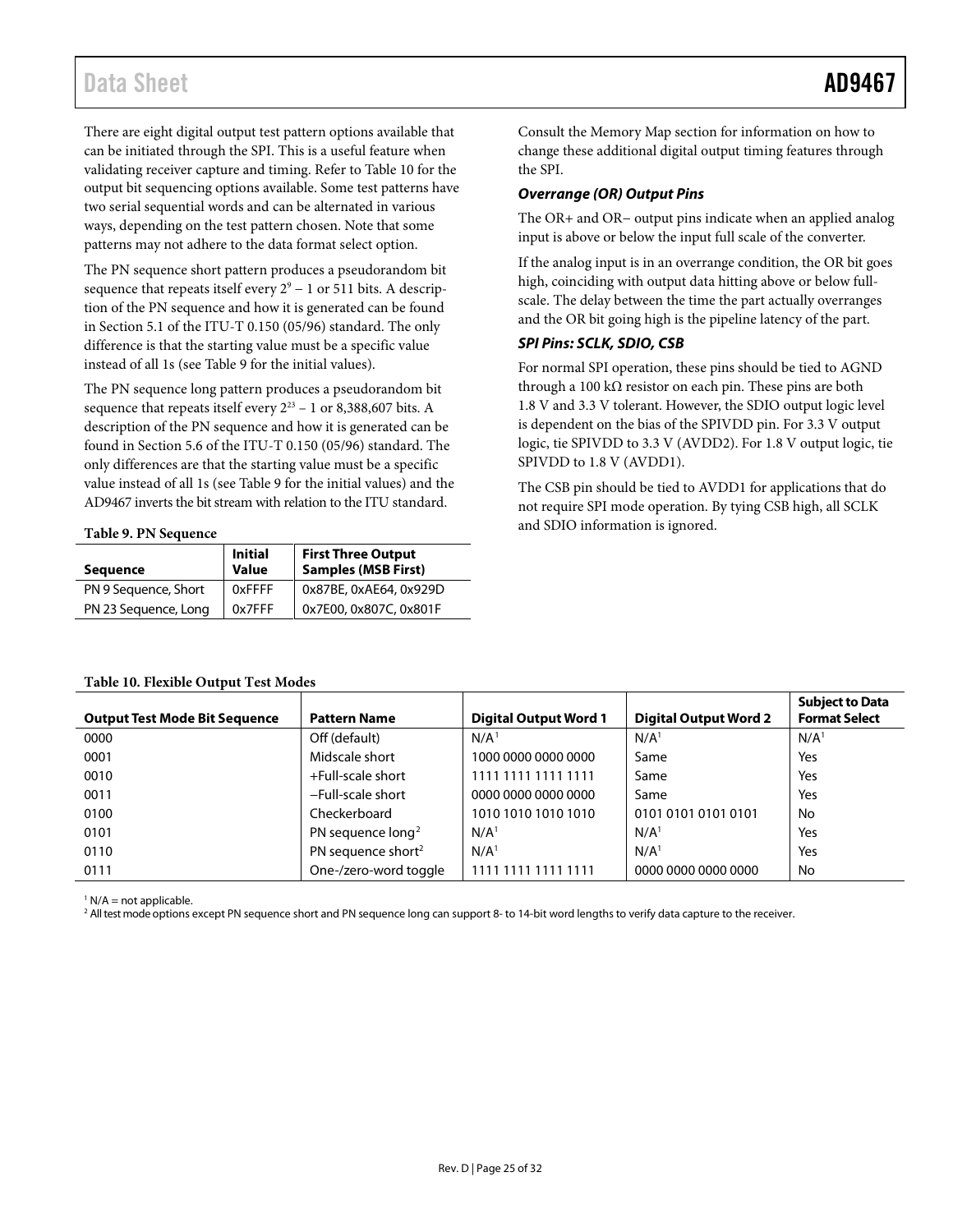# <span id="page-25-0"></span>SERIAL PORT INTERFACE (SPI)

The AD9467 serial port interface allows the user to configure the converter for specific functions or operations through a structured register space provided inside the ADC. This gives the user added flexibility and customization, depending on the application. Addresses are accessed via the serial port and can be written to or read from via the port. Memory is organized into bytes that can be further divided down into fields, as detailed in th[e Memory Map](#page-27-0) section. Detailed operational information can be found in th[e AN-877](http://www.analog.com/an-877) Application Note, *Interfacing to High Speed ADCs via SPI*.

There are three pins that define the SPI: SCLK, SDIO, and CSB (see [Table 11\)](#page-25-2). The SCLK pin is used to synchronize the read and write data presented to the ADC. The SDIO pin is a dualpurpose pin that allows data to be sent to and read from the internal ADC memory map registers. The CSB pin is an active low control that enables or disables the read and write cycles.

#### <span id="page-25-2"></span>**Table 11. Serial Port Pins**

| Pin         | <b>Function</b>                                                                                                                                                                              |
|-------------|----------------------------------------------------------------------------------------------------------------------------------------------------------------------------------------------|
| <b>SCLK</b> | Serial clock. The serial shift clock input. SCLK is used to<br>synchronize serial interface reads and writes.                                                                                |
| <b>SDIO</b> | Serial data input/output. A dual-purpose pin. The typical<br>role for this pin is an input or output, depending on the<br>instruction sent and the relative position in the timing<br>frame. |
| CSB         | Chip select bar (active low). This control gates the read<br>and write cycles.                                                                                                               |

The falling edge of the CSB, in conjunction with the rising edge of the SCLK, determines the start of the framing sequence. During an instruction phase, a 16-bit instruction is transmitted followed by one or more data bytes, which is determined by Bit Field W0 and Bit Field W1. An example of the serial timing and its definitions can be found i[n Figure 68](#page-26-0) and [Table 12.](#page-26-1) During normal operation, CSB is used to signal to the device that SPI commands are to be received and processed. When CSB is brought low, the device processes SCLK and SDIO to process instructions. Normally, CSB remains low until the communication cycle is complete. However, if connected to a slow device, CSB can be brought high between bytes, allowing older microcontrollers enough time to transfer data into shift registers. CSB can be stalled when transferring one, two, or three bytes of data. When W0 and W1 are set to 11, the device enters streaming mode and continues to process data, either reading or writing, until CSB is taken high to end the communication cycle. This allows complete memory transfers without requiring additional instructions. Regardless of the mode, if CSB is taken high in the middle of a byte transfer, the SPI state machine is reset and the device waits for a new instruction.

In addition to the operation modes, the SPI port configuration influences how the AD9467 operates. When operating in 2-wire mode, it is recommended to use a 1-, 2-, or 3-byte transfer exclusively. Without an active CSB line, streaming mode can be entered but not exited.

In addition to word length, the instruction phase determines if the serial frame is a read or write operation, allowing the serial port to be used to both program the chip and read the contents of the on-chip memory. If the instruction is a readback operation, performing a readback causes the SDIO pin to change from an input to an output at the appropriate point in the serial frame.

Data can be sent in MSB- or LSB-first mode. MSB-first mode is the default at power-up and can be changed by adjusting the configuration register. For more information about this and other features, see th[e AN-877 Application Note,](http://www.analog.com/AN-877) *Interfacing to High Speed ADCs via SPI*.

### <span id="page-25-1"></span>**HARDWARE INTERFACE**

The pins described in [Table 11](#page-25-2) compose the physical interface between the programming device of the user and the serial port of the AD9467. The SCLK and CSB pins function as inputs when using the SPI. The SDIO pin is bidirectional, functioning as an input during write phases and as an output during readback.

If multiple SDIO pins share a common connection, care should be taken to ensure that proper V<sub>OH</sub> levels are met. Assuming the same load for each AD9467[, Figure 67](#page-25-3) shows the number of SDIO pins that can be connected together and the resulting V<sub>OH</sub> level.

![](_page_25_Figure_14.jpeg)

<span id="page-25-3"></span>This interface is flexible enough to be controlled by either serial PROMS or PIC mirocontrollers, providing the user with an alternative method, other than a full SPI controller, to program the ADC (see th[e AN-812](http://www.analog.com/an-812) Application Note).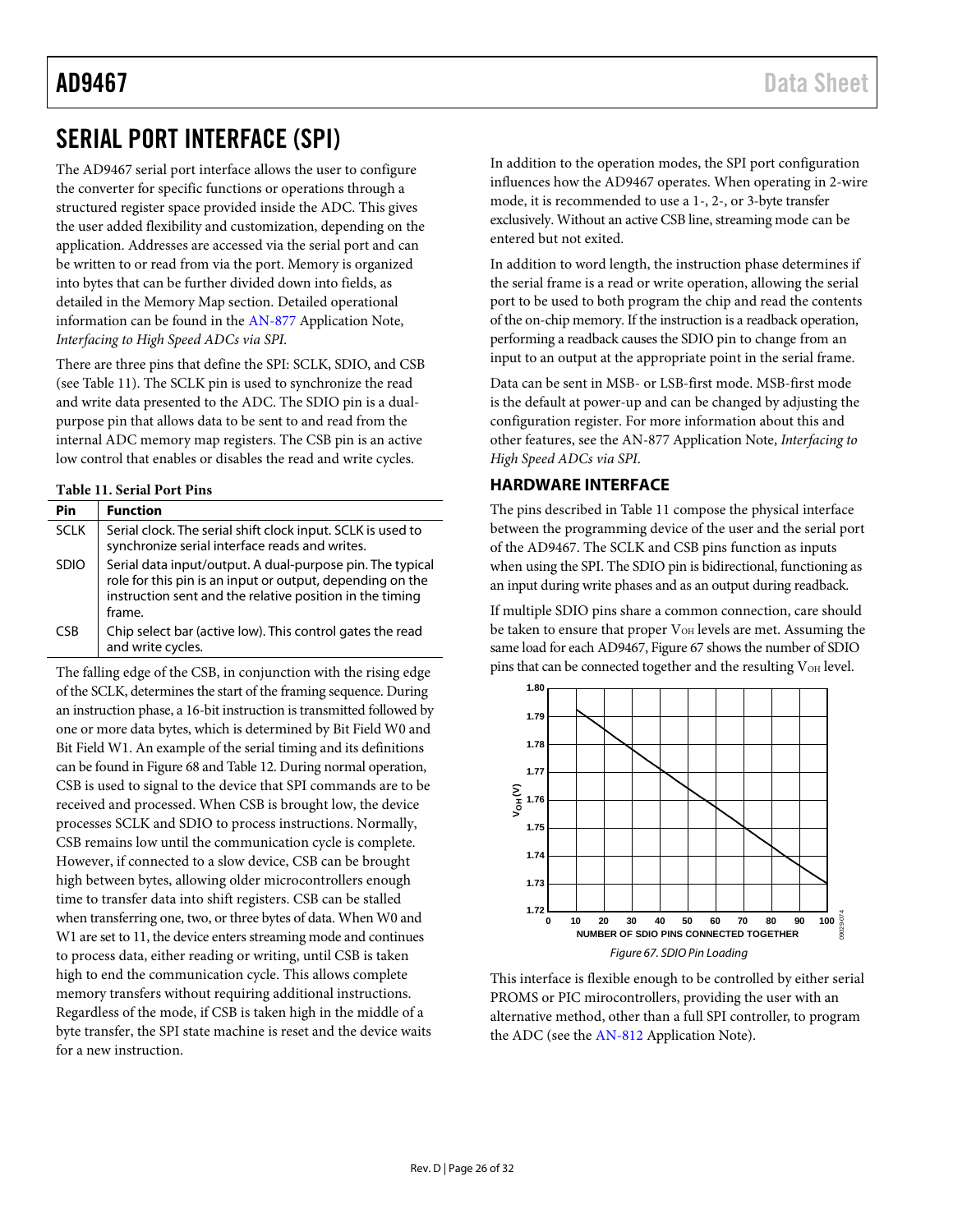![](_page_26_Figure_1.jpeg)

*Figure 68. Serial Timing Details*

|                       | ້                    |                                                                                                                                  |
|-----------------------|----------------------|----------------------------------------------------------------------------------------------------------------------------------|
| <b>Parameter</b>      | Timing (Minimum, ns) | <b>Description</b>                                                                                                               |
| t <sub>DS</sub>       |                      | Setup time between the data and the rising edge of SCLK                                                                          |
| t <sub>DH</sub>       |                      | Hold time between the data and the rising edge of SCLK                                                                           |
| t <sub>CLK</sub>      | 40                   | Period of the clock                                                                                                              |
| ts                    |                      | Setup time between CSB and SCLK                                                                                                  |
| tн                    |                      | Hold time between CSB and SCLK                                                                                                   |
| t <sub>HIGH</sub>     | 16                   | Minimum period that SCLK should be in a logic high state                                                                         |
| t <sub>LOW</sub>      | 16                   | Minimum period that SCLK should be in a logic low state                                                                          |
| t <sub>en sdio</sub>  | 10                   | Minimum time for the SDIO pin to switch from an input to an output relative to the SCLK<br>falling edge (not shown in Figure 68) |
| t <sub>DIS</sub> SDIO | 10                   | Minimum time for the SDIO pin to switch from an output to an input relative to the SCLK rising<br>edge (not shown in Figure 68)  |

#### <span id="page-26-1"></span><span id="page-26-0"></span>**Table 12. Serial Timing Definitions**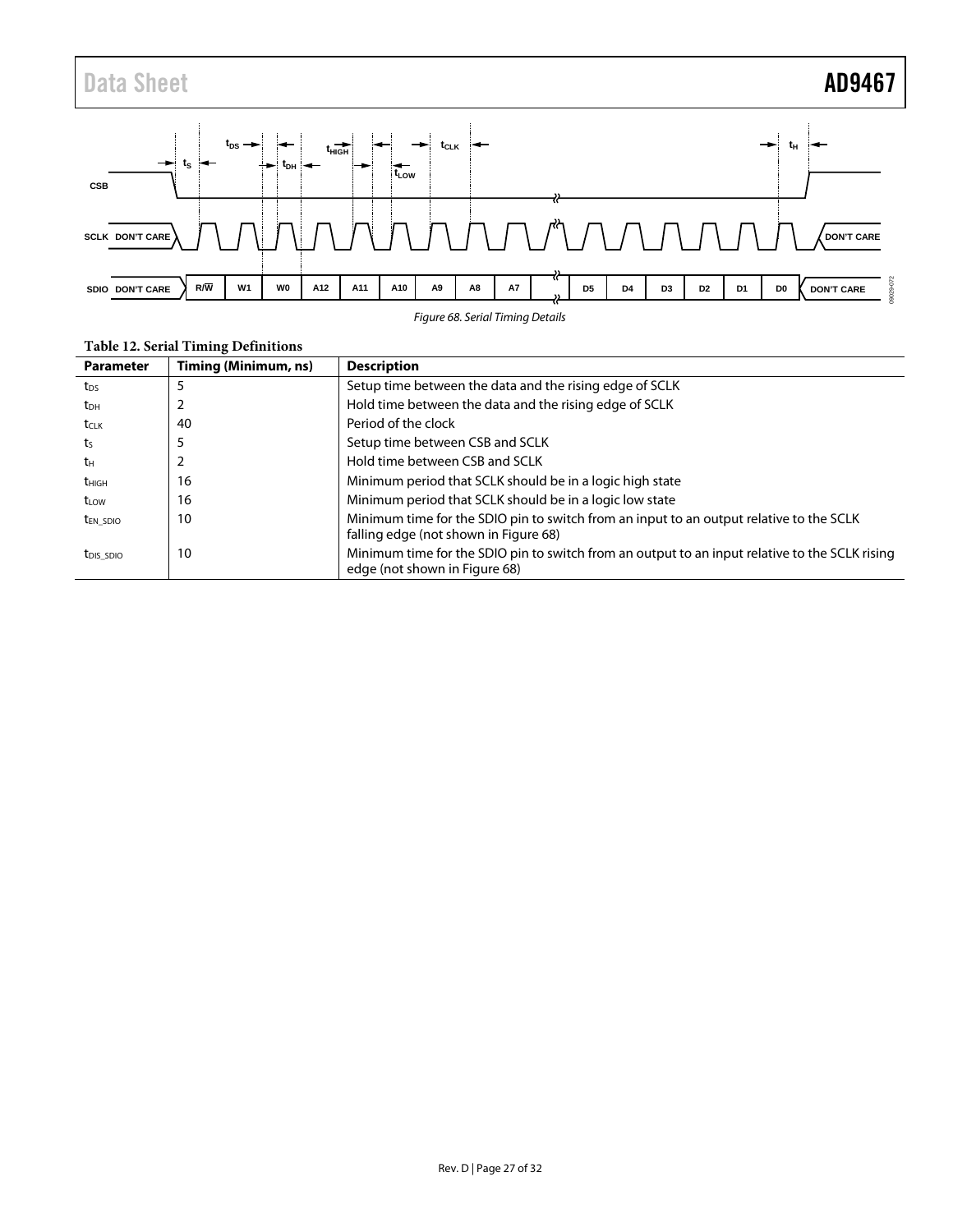# <span id="page-27-0"></span>MEMORY MAP

### <span id="page-27-1"></span>**READING THE MEMORY MAP TABLE**

Each row in the memory map register table (see [Table 13\)](#page-27-5) has eight address locations. The memory map is divided into three sections: the chip configuration register map (Address 0x00 to Address 0x02), the device index and transfer register map (Address 0xFF), and the ADC functions register map (Address 0x08 to Address 0x107).

The leftmost column of the memory map indicates the register address number, and the default value is shown in the second rightmost column. The (MSB) Bit 7 column is the start of the default hexadecimal value given. For example, Address 0x2C, the analog input register, has a default value of  $0x00$ , meaning Bit  $7 = 0$ , Bit  $6 = 0$ , Bit  $5 = 0$ , Bit  $4 = 0$ , Bit  $3 = 0$ , Bit  $2 = 0$ , Bit  $1 = 0$ , and Bit  $0 = 0$ , or 0000 0000 in binary. This setting is the default for an ac-coupled analog input condition. By writing a 1 to Bit 2 of this address, the internal input common-mode buffer is disabled allowing a dc-coupled input for which the input common mode voltage can be set externally. For more information on this and other functions, consult th[e AN-877](http://www.analog.com/an-877) Application Note, *Interfacing to High Speed ADCs via SPI*.

### <span id="page-27-2"></span>**RESERVED LOCATIONS**

Undefined memory locations should not be written to except when writing the default values suggested in this data sheet. Addresses that have values marked as 0 should be considered reserved and have a 0 written into their registers during power-up.

#### <span id="page-27-3"></span>**DEFAULT VALUES**

When the AD9467 comes out of a reset, critical registers are preloaded with default values. These values are indicated in [Table 13,](#page-27-5) where an X refers to an undefined feature.

### <span id="page-27-4"></span>**LOGIC LEVELS**

An explanation of various registers follows: "Bit is set" is synonymous with "bit is set to Logic 1" or "writing Logic 1 for the bit." Similarly, "clear a bit" is synonymous with "bit is set to Logic 0" or "writing Logic 0 for the bit."

#### <span id="page-27-5"></span>**Table 13. Memory Map Register[1](#page-29-0)**

| Addr.<br>(Hex)                            | <b>Parameter Name</b> | (MSB)<br>Bit 7                                                                                                               | Bit 6                                                         | Bit 5                                                      | Bit 4        | Bit 3 | Bit 2 | Bit 1 | (LSB)<br>Bit 0                                              | <b>Default</b><br>Value<br>(Hex)                     | <b>Default Notes/</b><br><b>Comments</b>                                                                                      |
|-------------------------------------------|-----------------------|------------------------------------------------------------------------------------------------------------------------------|---------------------------------------------------------------|------------------------------------------------------------|--------------|-------|-------|-------|-------------------------------------------------------------|------------------------------------------------------|-------------------------------------------------------------------------------------------------------------------------------|
| <b>Chip Configuration Register</b>        |                       |                                                                                                                              |                                                               |                                                            |              |       |       |       |                                                             |                                                      |                                                                                                                               |
| 00                                        | chip_port_config      | X                                                                                                                            | <b>LSB</b> first<br>$1 =$ on<br>$0 = \text{off}$<br>(default) | Soft<br>reset<br>$1 =$ on<br>$0 = \text{off}$<br>(default) | $\mathbf{1}$ | -1    | X     | X     | X                                                           | 0x18                                                 | The nibbles<br>should be<br>mirrored so<br>that LSB- or<br>MSB-first mode<br>is set correctly<br>regardless of<br>shift mode. |
| 01                                        | chip_id               | 8-Bit Chip ID Bits[7:0]<br>$(AD9467 = 0x50, default)$                                                                        |                                                               |                                                            |              |       |       |       |                                                             | Read<br>only                                         | Default is<br>unique chip ID,<br>different for<br>each device.<br>This is a read-<br>only register.                           |
| 02                                        | chip_grade            | X<br>X<br>X<br>X<br>Child ID Bits[6:4]<br>X<br>(identify device variants of chip ID)<br>$001 = 200$ MSPS<br>$010 = 250$ MSPS |                                                               |                                                            |              |       |       |       | Read<br>only                                                | Child ID used to<br>differentiate<br>graded devices. |                                                                                                                               |
| <b>Device Index and Transfer Register</b> |                       |                                                                                                                              |                                                               |                                                            |              |       |       |       |                                                             |                                                      |                                                                                                                               |
| <b>FF</b>                                 | device_update         | X                                                                                                                            | X                                                             | $\mathsf{X}$                                               | X            | X     | X     | X     | SW<br>transfer<br>$1 =$ on<br>$0 = \text{off}$<br>(default) | 0x00                                                 | Synchronously<br>transfers data<br>from the<br>master shift<br>register to the<br>slave.                                      |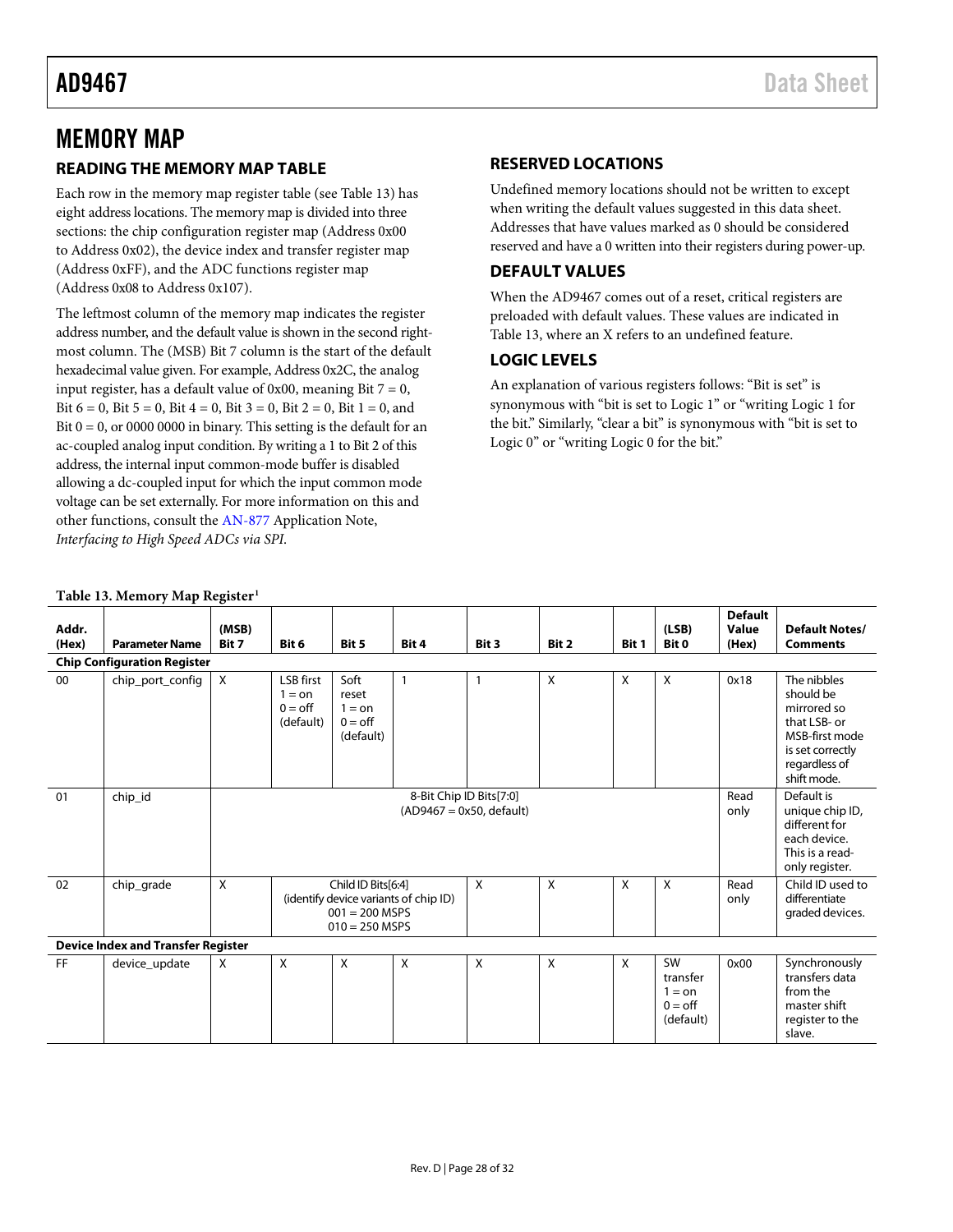| Addr.<br>(Hex)       | <b>Parameter Name</b> | (MSB)<br>Bit 7                                                                                                                                                                              | Bit 6          | Bit 5                                                                       | Bit 4                                                                           | Bit 3                                                                                                                                                                                                                                                                                | Bit 2                                                                                                                                                                                                                                                                                             | Bit 1 | (LSB)<br>Bit 0                                                                                              | <b>Default</b><br>Value<br>(Hex) | <b>Default Notes/</b><br><b>Comments</b>                                                                         |
|----------------------|-----------------------|---------------------------------------------------------------------------------------------------------------------------------------------------------------------------------------------|----------------|-----------------------------------------------------------------------------|---------------------------------------------------------------------------------|--------------------------------------------------------------------------------------------------------------------------------------------------------------------------------------------------------------------------------------------------------------------------------------|---------------------------------------------------------------------------------------------------------------------------------------------------------------------------------------------------------------------------------------------------------------------------------------------------|-------|-------------------------------------------------------------------------------------------------------------|----------------------------------|------------------------------------------------------------------------------------------------------------------|
| <b>ADC Functions</b> |                       |                                                                                                                                                                                             |                |                                                                             |                                                                                 |                                                                                                                                                                                                                                                                                      |                                                                                                                                                                                                                                                                                                   |       |                                                                                                             |                                  |                                                                                                                  |
| 08                   | modes                 | $\mathsf X$                                                                                                                                                                                 | $\pmb{\times}$ | $\pmb{\times}$                                                              | $\pmb{\times}$                                                                  | $\pmb{\times}$                                                                                                                                                                                                                                                                       | $\mathsf X$                                                                                                                                                                                                                                                                                       | 0x00  | <b>Determines</b><br>various generic<br>modes of chip<br>operation.                                         |                                  |                                                                                                                  |
| 0D                   | test_io               | $\pmb{\mathsf{X}}$                                                                                                                                                                          | $\pmb{\times}$ | <b>Reset PN</b><br>long<br>qen<br>$1 = on$<br>$0 = \text{off}$<br>(default) | <b>Reset PN</b><br>short gen<br>$1 =$ on<br>$0 = \text{off}$<br>(default)       |                                                                                                                                                                                                                                                                                      | Output test mode-see Table 10 in the<br>Digital Outputs and Timing section<br>$0000 =$ off (default)<br>$0001$ = midscale short<br>$0010 = +FS$ short<br>$0011 = -FS$ short<br>$0100$ = checkerboard output<br>$0101$ = PN 23 sequence<br>$0110 = PN9$ sequence<br>$0111 =$ one-/zero-word toggle |       |                                                                                                             |                                  | When this<br>register is set,<br>the test data is<br>placed on the<br>output pins in<br>place of normal<br>data. |
| 0F                   | adc_input             | <b>XVREF</b><br>$1 = \text{on}$<br>$0 = \text{off}$<br>(default)                                                                                                                            | X              | $\mathsf{X}$                                                                | $\mathsf{X}$                                                                    | $\mathsf{X}$                                                                                                                                                                                                                                                                         | Analog<br>disconnect<br>$1 =$ on<br>$0 =$ off<br>(default)                                                                                                                                                                                                                                        | X     | X                                                                                                           | 0x00                             | Analog input<br>functions.                                                                                       |
| 10                   | offset                | 8-bit digital offset adjustment<br>$01111111 = 127$<br>$01111110 = 126$<br>$\cdots$<br>$00000010 = 2$<br>$00000001 = 1$<br>$00000000 = 0$<br>$11111111 = -1$<br>$11111110 = -2$<br>$\cdots$ |                |                                                                             |                                                                                 |                                                                                                                                                                                                                                                                                      |                                                                                                                                                                                                                                                                                                   |       |                                                                                                             | 0x00                             | Bipolar, twos<br>complement<br>digital offset<br>adjustment in<br>LSBs.                                          |
|                      |                       | $10000001 = -126$<br>$10000000 = -127$                                                                                                                                                      |                |                                                                             |                                                                                 |                                                                                                                                                                                                                                                                                      |                                                                                                                                                                                                                                                                                                   |       |                                                                                                             |                                  |                                                                                                                  |
| 14                   | output_mode           | $\pmb{\times}$                                                                                                                                                                              | $\mathbf 0$    | $\pmb{\mathsf{X}}$                                                          | Digital<br>output<br>disable<br>$1 = \Omega n$<br>$0 = \text{off}$<br>(default) | $\mathbf{1}$                                                                                                                                                                                                                                                                         | Output<br>invert<br>$1 =$ on<br>$0 = \text{off}$<br>(default)                                                                                                                                                                                                                                     |       | Data format<br>select<br>$00 =$ offset<br>binary (default)<br>$01 =$ twos<br>complement<br>$10 =$ Gray code | 0x08                             | Configures the<br>outputs and<br>the format of<br>the data.                                                      |
| 15                   | output_adjust         | $\pmb{\mathsf{X}}$                                                                                                                                                                          | Χ              | $\mathsf{x}$                                                                | X                                                                               | Coarse<br>Output current drive adjust<br><b>LVDS</b><br>$001 = 3.0$ mA (default)<br>adjust<br>$010 = 2.79$ mA<br>$0 =$<br>$011 = 2.57$ mA<br>3.0 <sub>m</sub> A<br>$100 = 2.35$ mA<br>(default)<br>$101 = 2.14 \text{ mA}$<br>$1 =$<br>$110 = 1.93$ mA<br>1.71 mA<br>$111 = 1.71$ mA |                                                                                                                                                                                                                                                                                                   |       |                                                                                                             | 0x00                             | Determines<br>LVDS or other<br>output<br>properties.                                                             |
| 16                   | output_phase          | <b>DCO</b><br>output<br>invert<br>$1 =$ on<br>$0 = \text{off}$<br>(default)                                                                                                                 | X              | $\pmb{\mathsf{X}}$                                                          | $\pmb{\times}$                                                                  | X                                                                                                                                                                                                                                                                                    | X                                                                                                                                                                                                                                                                                                 | X     | X                                                                                                           | 0x00                             | <b>Determines</b><br>digital clock<br>output phase.                                                              |
| 18                   | vref                  | $\pmb{\mathsf{X}}$                                                                                                                                                                          | $\pmb{\times}$ | $\pmb{\times}$                                                              | $\pmb{\times}$                                                                  | Input full-scale range adjust<br>$0000 = 2.0 V p-p$<br>$0110 = 2.1 V p-p$<br>$0111 = 2.2 V p-p$<br>$1000 = 2.3 V p-p$<br>$1001 = 2.4 V p-p$<br>$1010 = 2.5 V p-p$ (default)                                                                                                          |                                                                                                                                                                                                                                                                                                   |       |                                                                                                             | 0x0A                             |                                                                                                                  |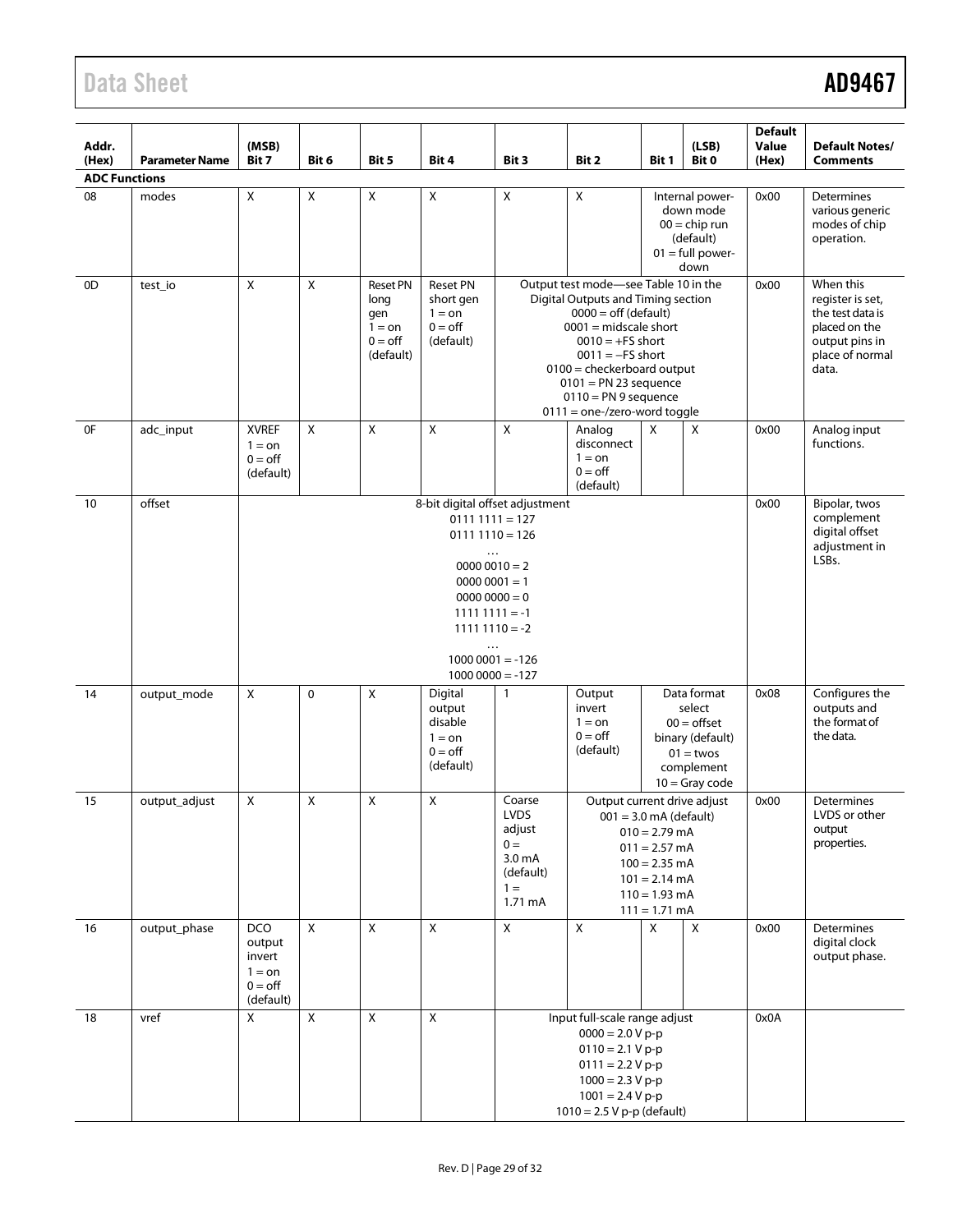<span id="page-29-0"></span>

| Addr.<br>(Hex) | <b>Parameter Name</b>             | (MSB)<br>Bit 7                                                                                                                                                                                                                                       | Bit 6                                                                                                                                                                                                                                                | Bit 5        | Bit 4                   | Bit 3          | Bit 2                                                                                  | Bit 1        | (LSB)<br>Bit 0 | <b>Default</b><br>Value<br>(Hex) | <b>Default Notes/</b><br><b>Comments</b>  |
|----------------|-----------------------------------|------------------------------------------------------------------------------------------------------------------------------------------------------------------------------------------------------------------------------------------------------|------------------------------------------------------------------------------------------------------------------------------------------------------------------------------------------------------------------------------------------------------|--------------|-------------------------|----------------|----------------------------------------------------------------------------------------|--------------|----------------|----------------------------------|-------------------------------------------|
| 2C             | analog_input                      | $\mathsf{X}$                                                                                                                                                                                                                                         | $\overline{X}$                                                                                                                                                                                                                                       | $\mathsf{X}$ | $\overline{\mathsf{x}}$ | $\overline{X}$ | Input<br>coupling<br>mode<br>$0 = ac$<br>coupling<br>(default)<br>$1 = dc$<br>coupling | X            | $\mathsf{X}$   | 0x00                             | Determines the<br>input coupling<br>mode. |
| 36             | <b>Buffer Current</b><br>Select 1 | $110101 = +530%$<br>$110100 = +520%$<br>$\cdots$<br>$001000 = +80\%$ (default)<br>$\ddots$<br>$000010 = +20%$<br>$000001 = +10%$<br>$000000 =$ nominal, 0%<br>$111111 = -10%$<br>$111110 = -20%$<br>$\ldots$<br>$110111 = -90\%$<br>$110110 = -100%$ |                                                                                                                                                                                                                                                      |              |                         |                |                                                                                        | $\mathbf{1}$ | $\mathbf 0$    | 0x22                             |                                           |
| 107            | <b>Buffer Current</b><br>Select 2 |                                                                                                                                                                                                                                                      | $110101 = +530%$<br>$110100 = +520%$<br>$\cdots$<br>$001000 = +80\%$ (default)<br>$\ddots$<br>$000010 = +20%$<br>$000001 = +10%$<br>$000000 =$ nominal, 0%<br>$111111 = -10%$<br>$111110 = -20%$<br>$\cdots$<br>$110111 = -90\%$<br>$110110 = -100%$ |              |                         |                |                                                                                        |              | $\mathsf{X}$   | 0x20                             |                                           |

 $1 X =$  undefined feature, don't write.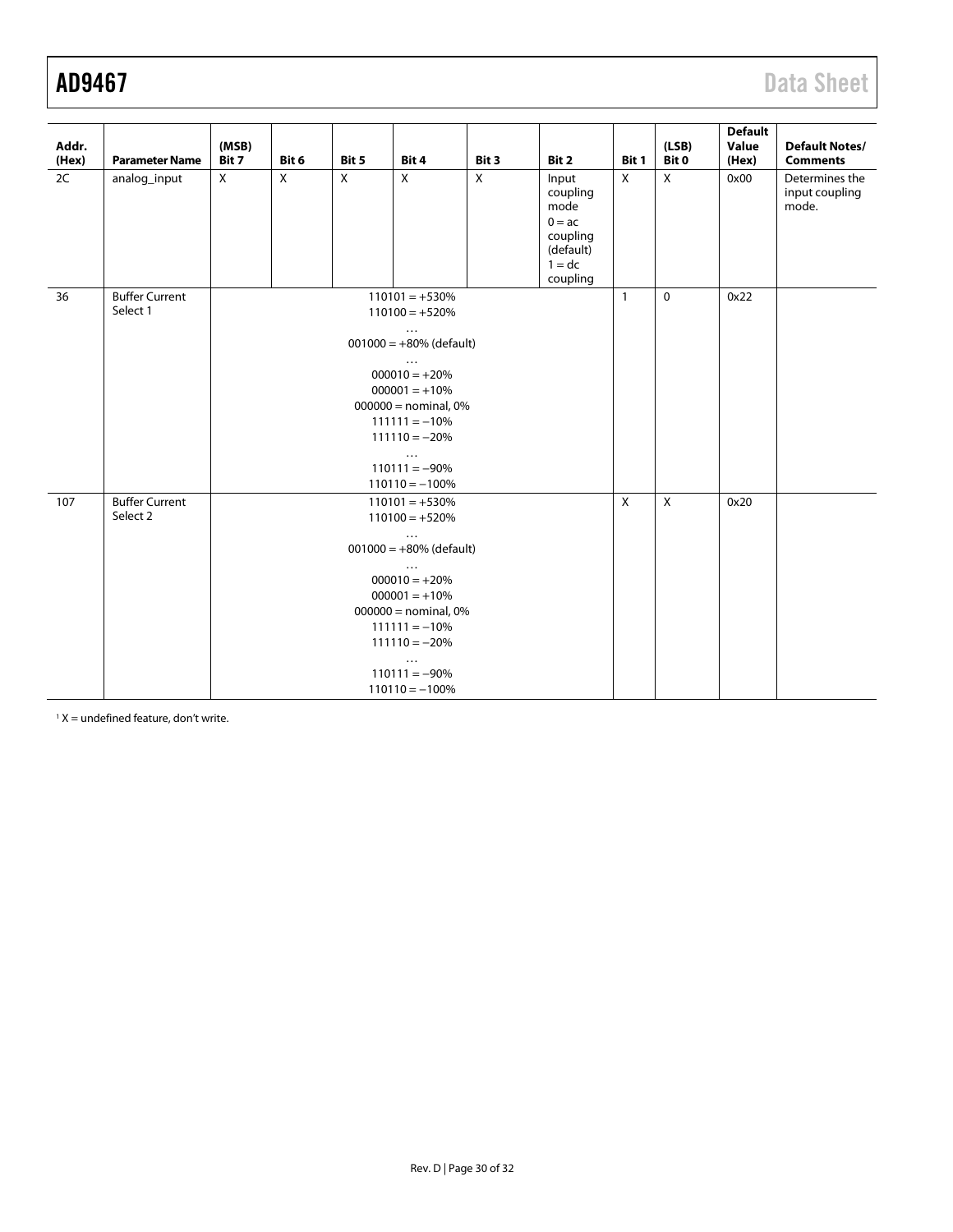#### *Power and Ground Recommendations*

When connecting power to the AD9467, it is recommended that three separate supplies be used: one for analog AVDD1 and AVDD3 (1.8 V), one for analog AVDD2 (3.3 V), and one for digital output drivers DRVDD (1.8 V). If only one 1.8 V supply is available, it should be routed to AVDD1 and AVDD3 first and then tapped off and isolated with a ferrite bead or a filter choke preceded by decoupling capacitors for the DRVDD. The user can employ several different decoupling capacitors to cover both high and low frequencies. These should be located close to the point of entry at the PC board level and close to the parts, with minimal trace lengths.

A single PC board ground plane should be sufficient when using the AD9467. With proper decoupling and smart partitioning of the PC board's analog, digital, and clock sections, optimum performance can be easily achieved.

#### *Exposed Paddle Thermal Heat Slug Recommendations*

It is required that the exposed paddle on the underside of the ADC be connected to analog ground (AGND) to achieve the best electrical and thermal performance of the AD9467. An exposed continuous copper plane on the PCB should be connected to the AD9467 exposed paddle, Pin 0. The copper plane should have several vias to achieve the lowest possible resistive thermal path for heat dissipation to flow through the bottom of the PCB. These vias should be solder-filled or plugged.

To maximize the coverage and adhesion between the ADC and PCB, partition the continuous copper plane by overlaying a silkscreen on the PCB into several uniform sections. This provides several tie points between the ADC and PCB during the reflow process, whereas using one continuous plane with no partitions only guarantees one tie point. See [Figure 69](#page-30-0) for a PCB layout example. For detailed information on packaging and the PCB layout of chip scale packages, see th[e AN-772](http://www.analog.com/an-772) Application Note, *A Design and Manufacturing Guide for the Lead Frame Chip Scale Package (LFCSP)*.

> **SILKSCREEN PARTITION PIN 1 INDICATOR**

![](_page_30_Figure_9.jpeg)

09029-073

<span id="page-30-0"></span>*Figure 69. Typical PCB Layout*